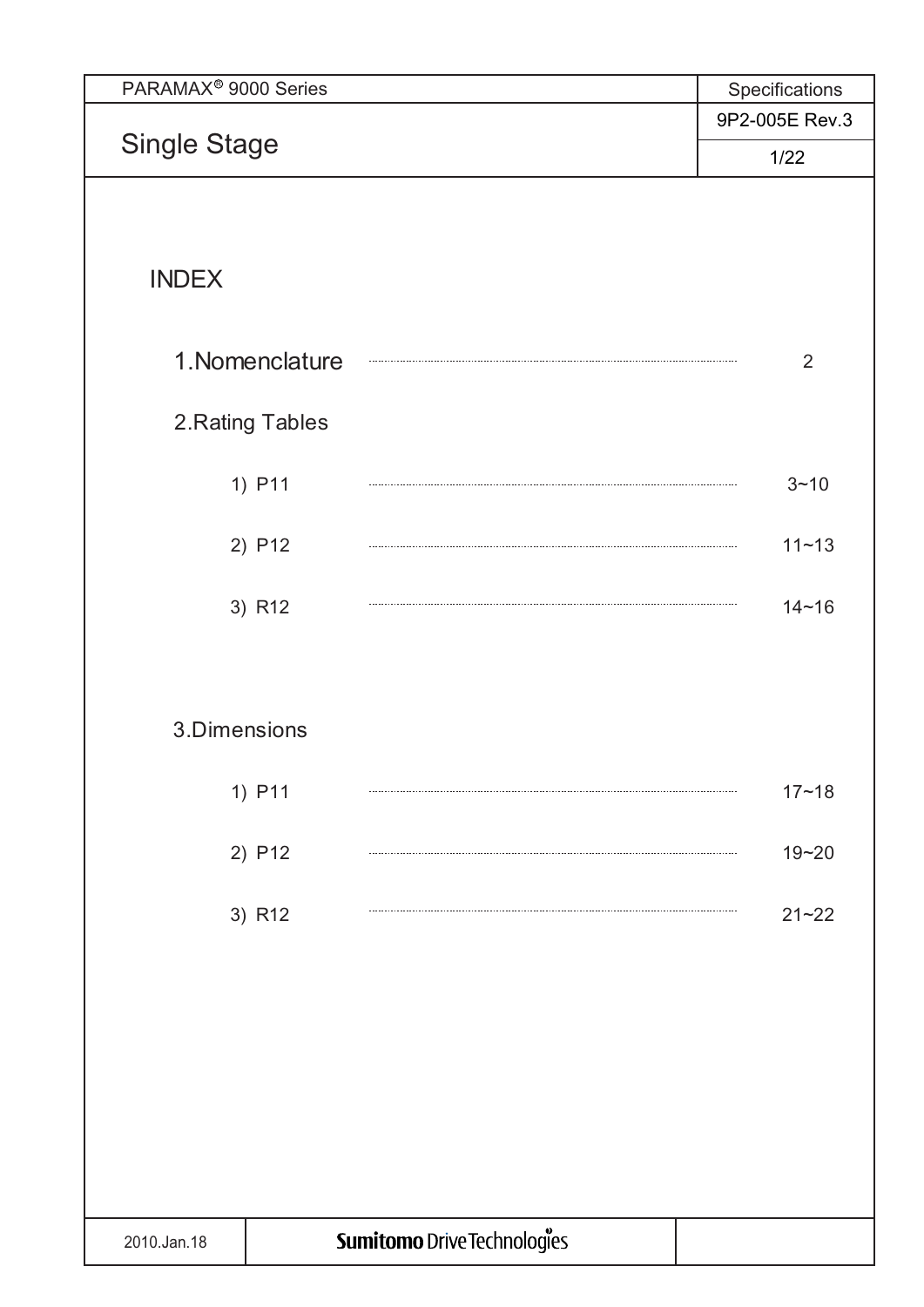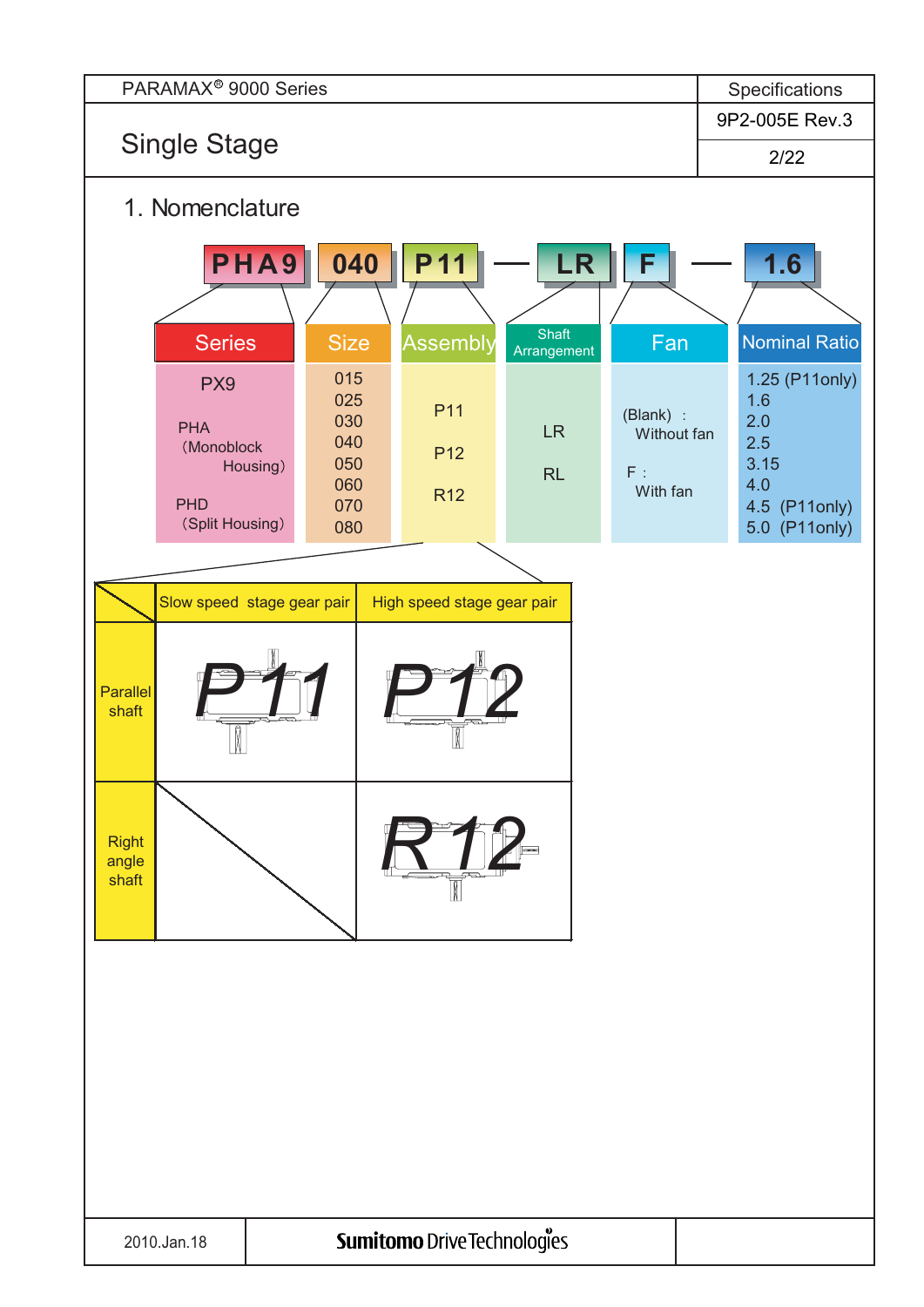Single Stage

9P2-005E Rev.3

3/22

## 2. Rating Tables

#### P11 Mechanical Power Rating (kW)

| Nominal            | H.Speed                      | L.Speed<br>Shaft             |          |       |       |       | Size of Reducer |       |       |       |       |       |
|--------------------|------------------------------|------------------------------|----------|-------|-------|-------|-----------------|-------|-------|-------|-------|-------|
| Reduction<br>Ratio | Shaft<br>Speed<br>$r/m$ in   | Speed<br>$r/m$ in            | 9015     | 9025  | 9030  | 9040  | 9050            | 9060  | 9070  | 9080  |       |       |
|                    | <b>Exact Reduction Ratio</b> |                              |          |       | 1.250 | 1.242 | 1.276           | 1.226 | 1.233 | 1.233 | 1.267 | 1.258 |
|                    | 1800                         | 1440                         | 197      | 311   | 540   | 656   | 973             | 1440  | 2080  | 2870  |       |       |
|                    | 1500                         | 1200                         | 164      | 270   | 450   | 578   | 857             | 1260  | 1830  | 2530  |       |       |
| 1.25               | 1200                         | 960                          | 131      | 226   | 360   | 489   | 733             | 1080  | 1570  | 2160  |       |       |
|                    | 1000                         | 800                          | 109      | 196   | 300   | 423   | 636             | 952   | 1380  | 1900  |       |       |
|                    | 900                          | 720                          | 98       | 179   | 270   | 387   | 582             | 871   | 1270  | 1760  |       |       |
|                    | 750                          | 600                          | 82       | 154   | 225   | 332   | 499             | 748   | 1090  | 1520  |       |       |
|                    |                              | <b>Exact Reduction Ratio</b> | 1.643    | 1.643 | 1.643 | 1.556 | 1.577           | 1.577 | 1.615 | 1.593 |       |       |
|                    | 1800                         | 1125                         | 176      | 264   | 501   | 572   | 844             | 1250  | 1800  | 2500  |       |       |
|                    | 1500                         | 938                          | 152      | 229   | 438   | 503   | 743             | 1100  | 1590  | 2200  |       |       |
| 1.6                | 1200                         | 750                          | 128      | 192   | 361   | 426   | 635             | 941   | 1360  | 1880  |       |       |
|                    | 1000                         | 625                          | 111      | 166   | 301   | 369   | 552             | 826   | 1190  | 1660  |       |       |
|                    | 900                          | 563                          | 101      | 152   | 271   | 338   | 505             | 756   | 1100  | 1540  |       |       |
|                    | 750                          | 469                          | 87       | 131   | 225   | 290   | 433             | 648   | 951   | 1330  |       |       |
|                    |                              | <b>Exact Reduction Ratio</b> | 1.960    | 1.960 | 1.960 | 1.962 | 2.045           | 2.045 | 1.957 | 2.043 |       |       |
|                    | 1800                         | 900                          | 157      | 236   | 447   | 530   | 715             | 1050  | 1600  | 2130  |       |       |
| 2.0                | 1500                         | 750                          | 136      | 204   | 391   | 466   | 629             | 932   | 1400  | 1880  |       |       |
|                    | 1200                         | 600                          | 114      | 172   | 328   | 394   | 538             | 797   | 1200  | 1600  |       |       |
|                    | 1000                         | 500                          | 99       | 149   | 284   | 342   | 467             | 699   | 1060  | 1410  |       |       |
|                    | 900<br>750                   | 450<br>375                   | 90<br>77 | 136   | 260   | 313   | 427             | 640   | 982   | 1310  |       |       |
|                    |                              | <b>Exact Reduction Ratio</b> |          | 117   | 223   | 268   | 367             | 549   | 842   | 1130  |       |       |
|                    |                              |                              | 2.524    | 2.524 | 2.524 | 2.500 | 2.522           | 2.435 | 2.435 | 2.478 |       |       |
|                    | 1800                         | 720                          | 132      | 198   | 376   | 448   | 665             | 1010  | 1490  | 2020  |       |       |
| 2.5                | 1500                         | 600                          | 114      | 172   | 329   | 394   | 585             | 892   | 1310  | 1780  |       |       |
|                    | 1200                         | 480                          | 96       | 144   | 276   | 334   | 501             | 763   | 1120  | 1520  |       |       |
|                    | 1000                         | 400                          | 83       | 125   | 239   | 289   | 434             | 669   | 991   | 1340  |       |       |
|                    | 900                          | 360                          | 76       | 114   | 219   | 265   | 398             | 613   | 917   | 1240  |       |       |
|                    | 750                          | 300                          | 65       | 98    | 187   | 227   | 341             | 525   | 787   | 1070  |       |       |

Notes

1. When the high speed shaft speed is not shown in the table, find it by the interpolation method.

2. When the high speed shaft speed(N) is lower than 750r/min, find the mechanical power rating(PN) according to the following formula.

$$
P_N = P_{750} \times \frac{N}{750}
$$

3. Consult us when the high speed shaft speed is over 1800r/min.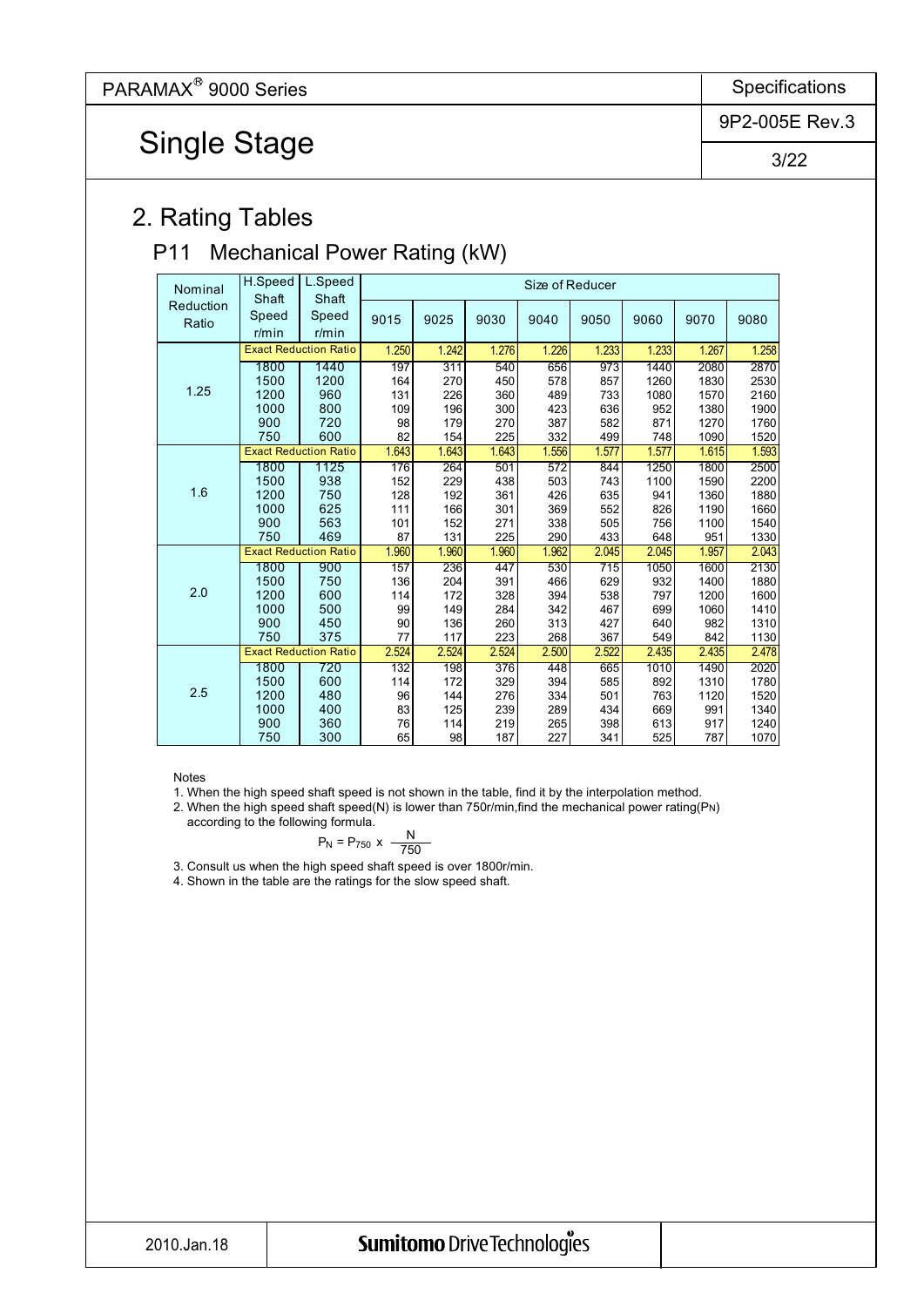9P2-005E Rev.3

## Single Stage

4/22

#### P11 Mechanical Power Rating (kW)

| Nominal   | H.Speed        | L.Speed                      |                 |       |                  |       | Size of Reducer |       |       |       |
|-----------|----------------|------------------------------|-----------------|-------|------------------|-------|-----------------|-------|-------|-------|
| Reduction | Shaft<br>Speed | Shaft<br>Speed               | 9015            | 9025  | 9030             | 9040  | 9050            | 9060  | 9070  | 9080  |
| Ratio     | $r/m$ in       | $r/m$ in                     |                 |       |                  |       |                 |       |       |       |
|           |                | <b>Exact Reduction Ratio</b> | 3.111           | 3.111 | 3.167            | 3.105 | 3.100           | 3.158 | 3.158 | 3.211 |
|           | 1800           | 571                          | 117             | 170   | $\overline{322}$ | 387   | 578             | 837   | 1230  | 1670  |
|           | 1500           | 476                          | 101             | 147   | 282              | 341   | 509             | 737   | 1080  | 1470  |
| 3.15      | 1200           | 381                          | 85              | 123   | 236              | 288   | 435             | 630   | 930   | 1260  |
|           | 1000           | 317                          | 73              | 107   | 205              | 250   | 378             | 553   | 819   | 1110  |
|           | 900            | 286                          | 67              | 98    | 187              | 228   | 346             | 506   | 758   | 1030  |
|           | 750            | 238                          | 58              | 84    | 161              | 196   | 296             | 434   | 650   | 890   |
|           |                | <b>Exact Reduction Ratio</b> | 3.944           | 3.889 | 4.059            | 3.889 | 4.063           | 3.938 | 3.938 | 4.000 |
|           | 1800           | 450                          | 101             | 155   | 274              | 337   | 463             | 705   | 1040  | 1410  |
|           | 1500           | 375                          | 87              | 134   | 230              | 297   | 407             | 620   | 916   | 1240  |
| 4.0       | 1200           | 300                          | 73              | 113   | 185              | 251   | 348             | 531   | 784   | 1060  |
|           | 1000           | 250                          | 63              | 98    | 155              | 218   | 302             | 466   | 690   | 935   |
|           | 900            | 225                          | 58              | 89    | 140              | 199   | 277             | 426   | 638   | 869   |
|           | 750            | 188                          | 50              | 76    | 117              | 171   | 237             | 365   | 547   | 750   |
|           |                | <b>Exact Reduction Ratio</b> | 4.563           | 4.438 | 4.375            | 4.438 | 4.625           | 4.588 | 4.412 | 4.412 |
|           | 1800           | 400                          | 89              | 138   | 247              | 300   | 431             | 646   | 981   | 1350  |
|           | 1500           | 333                          | 77              | 119   | 207              | 264   | 379             | 569   | 864   | 1190  |
| 4.5       | 1200           | 267                          | 65              | 100   | 167              | 223   | 324             | 486   | 739   | 1020  |
|           | 1000           | 222                          | 55              | 87    | 139              | 193   | 281             | 427   | 650   | 900   |
|           | 900            | 200                          | 49              | 79    | 126              | 177   | 258             | 391   | 602   | 836   |
|           | 750            | 167                          | 41              | 67    | 105              | 152   | 221             | 335   | 516   | 722   |
|           |                | <b>Exact Reduction Ratio</b> | 4.895           | 4.889 | 4.941            | 4.882 | 5.000           | 4.938 | 5.133 | 5.133 |
|           | 1800           | 360                          | $\overline{88}$ | 134   | 207              | 289   | 404             | 608   | 866   | 1190  |
|           | 1500           | 300                          | 74              | 114   | 173              | 254   | 356             | 535   | 762   | 1050  |
| 5.0       | 1200           | 240                          | 59              | 92    | 139              | 215   | 304             | 458   | 652   | 903   |
|           | 1000           | 200                          | 49              | 77    | 116              | 182   | 264             | 402   | 574   | 794   |
|           | 900            | 180                          | 44              | 69    | 105              | 164   | 241             | 368   | 531   | 738   |
|           | 750            | 150                          | 37              | 58    | 88               | 137   | 207             | 315   | 455   | 637   |

Notes

1. When the high speed shaft speed is not shown in the table, find it by the interpolation method.

2. When the high speed shaft speed(N) is lower than 750r/min,find the mechanical power rating(P<sub>N</sub>)

according to the following formula.  $P_N = P_{750} \times \frac{N}{750}$ 

3. Consult us when the high speed shaft speed is over 1800r/min.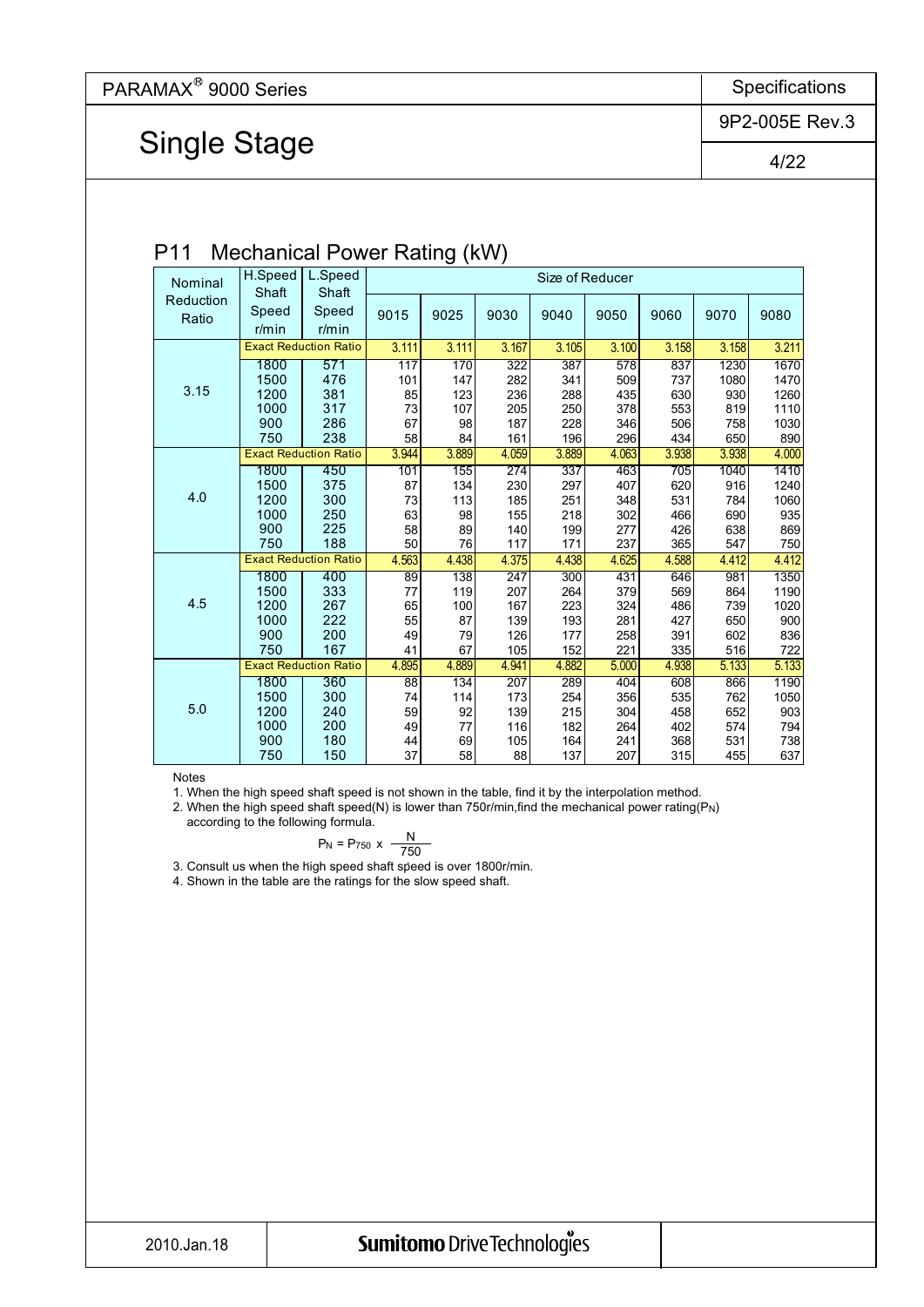## Single Stage

9P2-005E Rev.3

5/22

| Nominal            | H.Speed<br>Shaft  | L.Speed<br>Shaft             | Number<br>of                              |                        |                         |                         |                         | Size of Reducer                     |                         |                               |                         |
|--------------------|-------------------|------------------------------|-------------------------------------------|------------------------|-------------------------|-------------------------|-------------------------|-------------------------------------|-------------------------|-------------------------------|-------------------------|
| Reduction<br>Ratio | Speed<br>$r/m$ in | Speed<br>$r/m$ in            | Cooling<br>Fans                           | 9015                   | 9025                    | 9030                    | 9040                    | 9050                                | 9060                    | 9070                          | 9080                    |
|                    |                   | <b>Exact Reduction Ratio</b> |                                           | 1.250                  | 1.242                   | 1.276                   | 1.226                   | 1.233                               | 1.233                   | 1.267                         | 1.258                   |
|                    | 1800              | 1440                         | $\overline{\phantom{a}}$<br>1             | 62<br>172              | 80<br>208               | 79<br>199               | $\overline{113}$<br>276 | 98<br>236                           | 116<br>326              | 103<br>268                    | ÷                       |
|                    | 1500              | 1200                         | ÷,                                        | 69                     | 95                      | 101                     | 149                     | 153                                 | 201                     | 236                           | 208                     |
|                    |                   |                              | $\overline{1}$                            | 172<br>74              | 222<br>107              | 226<br>116              | 324<br>175              | 330<br>195                          | 504<br>267              | 549<br>341                    | 440<br>$\overline{377}$ |
| 1.25               | 1200              | 960                          | $\overline{\phantom{a}}$<br>1             | 163                    | 220                     | 232                     | 338                     | 373                                 | 595                     | 702                           | 709                     |
|                    | 1000              | 800                          | $\qquad \qquad \blacksquare$<br>1         | $\overline{75}$<br>147 | $\overline{111}$<br>204 | $\overline{123}$<br>218 | 187<br>320              | $\overline{215}$<br>365             | 299<br>591              | 393<br>718                    | 464<br>873              |
|                    | 900               | 720                          | $\qquad \qquad \blacksquare$              | 75                     | 112                     | 125                     | 190                     | 222                                 | 311                     | 413                           | 499                     |
|                    |                   |                              | 1                                         | 141                    | 196                     | 219                     | 311                     | 360                                 | 587                     | 721                           | 795                     |
|                    | 750               | 600                          | $\overline{\phantom{a}}$<br>1             | $\overline{74}$<br>126 | 112<br>179              | 125<br>193              | 193<br>288              | 229<br>338                          | 323<br>555              | 434<br>690                    | 539<br>782              |
|                    |                   | <b>Exact Reduction Ratio</b> |                                           | 1.643                  | 1.643                   | 1.643                   | 1.556                   | 1.577                               | 1.577                   | 1.615                         | 1.615                   |
|                    | 1800              | 1125                         | $\overline{\phantom{a}}$                  | 76                     | 93                      | 113                     | 148                     | 147                                 | 157                     | 222                           | 175                     |
|                    |                   |                              | 1<br>$\blacksquare$                       | 213<br>80              | 244<br>102              | 285<br>126              | 363<br>170              | 355<br>183                          | 442<br>$\overline{222}$ | 579<br>$\overline{310}$       | 418<br>324              |
|                    | 1500              | 938                          | 1                                         | 200                    | 238                     | 283                     | 370                     | 394                                 | 557                     | 720                           | 685                     |
| 1.6                | 1200              | 750                          | $\blacksquare$<br>1                       | $\overline{82}$<br>181 | 107<br>222              | 134<br>268              | 184<br>356              | 209<br>400                          | $\overline{271}$<br>604 | 376<br>776                    | 439<br>825              |
|                    | 1000              | 625                          | $\overline{\phantom{a}}$                  | 81                     | 108                     | 136                     | 189                     | 219                                 | 294                     | 407                           | 495                     |
|                    |                   |                              | 1<br>$\blacksquare$                       | 159<br>80              | 198<br>107              | 241<br>136              | 324<br>189              | 371<br>222                          | 580<br>301              | 743<br>416                    | 824                     |
|                    | 900               | 563                          | 1                                         | 150                    | 189                     | 239                     | 311                     | 360                                 | 569                     | 567                           | 516<br>822              |
|                    | 750               | 469                          | $\blacksquare$<br>1                       | 78                     | 105                     | 134                     | 188                     | 223                                 | 308                     | 431                           | 537                     |
|                    |                   | <b>Exact Reduction Ratio</b> |                                           | 133<br>1.960           | 168<br>1.960            | 207<br>1.960            | 281<br>1.962            | 330<br>2.045                        | 529<br>2.045            | 685<br>1.957                  | 779<br>2.043            |
|                    | 1800              | 900                          | $\overline{\phantom{a}}$                  | 75                     | 95                      | 112                     | 166                     | 168                                 | 230                     | 272                           | 311                     |
|                    |                   |                              | 1                                         | 210<br>$\overline{77}$ | 250                     | 283                     | 406<br>181              | 407<br>190                          | 649<br>264              | 711                           | 741<br>402              |
|                    | 1500              | 750                          | $\blacksquare$<br>$\overline{1}$          | 193                    | 101<br>234              | 121<br>272              | 394                     | 409                                 | 663                     | 335<br>777                    | 852                     |
| 2.0                | 1200              | 600                          | $\overline{\phantom{a}}$                  | $\overline{77}$        | 103                     | $\overline{127}$        | 190                     | 203                                 | 287                     | 379                           | 468                     |
|                    |                   |                              | 1<br>$\qquad \qquad \blacksquare$         | 171<br>76              | 213<br>102              | 253<br>128              | 367<br>192              | 389<br>208                          | 638<br>294              | 781<br>397                    | 880<br>497              |
|                    | 1000              | 500                          | 1                                         | 148                    | 187                     | 226                     | 329                     | 352                                 | 580                     | 725                           | 828                     |
|                    | 900               | 450                          | $\qquad \qquad \blacksquare$<br>1         | 75<br>141              | 101<br>178              | 127<br>222              | 191<br>314              | 208<br>337                          | 295<br>557              | 402<br>703                    | 506<br>807              |
|                    | 750               | 375                          | $\qquad \qquad \blacksquare$              | $\overline{72}$        | 98                      | 124                     | 188                     | 205                                 | 293                     | 404                           | 512                     |
|                    |                   |                              | 1                                         | 123                    | 157                     | 191                     | 280                     | 302                                 | 503                     | 642                           | 743                     |
|                    |                   | <b>Exact Reduction Ratio</b> |                                           | 2.524<br>69            | 2.524<br>88             | 2.524<br>105            | 2.500<br>210            | 2.522<br>186                        | 2.435<br>254            | 2.436<br>304                  | 2.478<br>354            |
|                    | 1800              | 720                          | 1                                         | 193                    | 230                     | 266                     | 515                     | 450                                 | 717                     | 793                           | 843                     |
|                    | 1500              | 600                          | $\overline{\phantom{a}}$<br>1             | 70<br>174              | 91<br>212               | 111<br>250              | 167<br>365              | 203<br>438                          | 283<br>710              | 354<br>822                    | 429<br>909              |
|                    | 1200              | 480                          | $\overline{a}$                            | 68                     | 92                      | 113                     | 172                     | 214                                 | $\overline{301}$        | 388                           | 482                     |
| 2.5                |                   |                              | 1<br>$\overline{a}$                       | 151<br>67              | 189<br>89               | 226<br>112              | 332<br>171              | 409<br>216                          | 670<br>305              | 800<br>400                    | 905<br>503              |
|                    | 1000              | 400                          | 1                                         | 131                    | 164                     | 198                     | 293                     | 366                                 | 603                     | 730                           | 837                     |
|                    | 900               | 360                          | $\overline{\phantom{0}}$                  | 65                     | 88                      | 111                     | 170                     | 215                                 | 305                     | 402                           | 508                     |
|                    |                   |                              | $\overline{\mathbf{1}}$<br>$\overline{a}$ | 122<br>62              | 154<br>85               | 195<br>107              | 278<br>164              | 348<br>211                          | 575<br>300              | 703<br>400                    | 810<br>509              |
|                    | 750               | 300                          | 1                                         | 106                    | 135                     | 166                     | 245                     | 311                                 | 516                     | 636                           | 738                     |
|                    |                   |                              |                                           |                        |                         |                         |                         | Temperature Correction Factor Table |                         |                               |                         |
|                    |                   |                              |                                           |                        |                         | <b>Ambient</b>          |                         |                                     |                         | <b>Temperature Correction</b> |                         |
|                    |                   |                              |                                           |                        |                         | Temperature             |                         |                                     | Factor                  |                               |                         |
|                    |                   |                              |                                           |                        |                         | degree C                |                         | <b>Without fan</b>                  |                         | With fan                      |                         |
|                    |                   |                              |                                           |                        |                         | $\overline{20}$         |                         | 1.00                                |                         | 1.00                          |                         |
|                    |                   |                              |                                           |                        |                         | 30                      |                         | page 7                              |                         | page 7                        |                         |
|                    |                   |                              |                                           |                        |                         | 40                      |                         | page 9                              |                         | page 9                        |                         |

#### 2010.Jan.18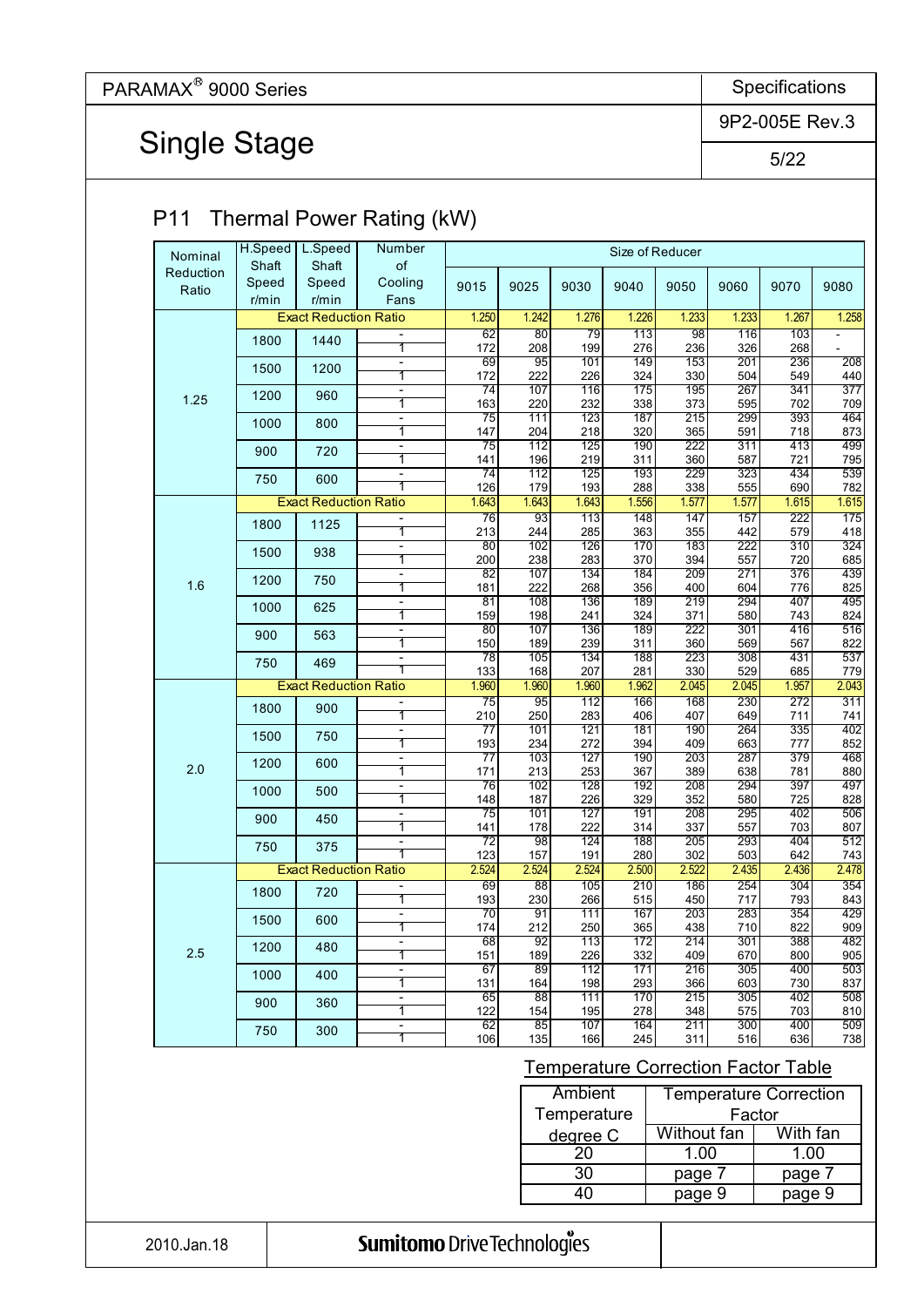Single Stage

9P2-005E Rev.3

6/22

|                   | L.Speed                                                                                   | Number                                                                                               |                                                                                                                                                                                                                                                                                                                                                                          |                                                                                                                                                                                                                                                                                            |                                                                                                                                                                                                                           |                                                                                                                                                                                                                                 |                                                                                                                                                                                                                                                                  |                                                                                                                                                                                                |                                                                                                                                                                                                  |                                                                                                                                                                                                                                                                                                        |
|-------------------|-------------------------------------------------------------------------------------------|------------------------------------------------------------------------------------------------------|--------------------------------------------------------------------------------------------------------------------------------------------------------------------------------------------------------------------------------------------------------------------------------------------------------------------------------------------------------------------------|--------------------------------------------------------------------------------------------------------------------------------------------------------------------------------------------------------------------------------------------------------------------------------------------|---------------------------------------------------------------------------------------------------------------------------------------------------------------------------------------------------------------------------|---------------------------------------------------------------------------------------------------------------------------------------------------------------------------------------------------------------------------------|------------------------------------------------------------------------------------------------------------------------------------------------------------------------------------------------------------------------------------------------------------------|------------------------------------------------------------------------------------------------------------------------------------------------------------------------------------------------|--------------------------------------------------------------------------------------------------------------------------------------------------------------------------------------------------|--------------------------------------------------------------------------------------------------------------------------------------------------------------------------------------------------------------------------------------------------------------------------------------------------------|
| Speed<br>$r/m$ in | Speed<br>$r/m$ in                                                                         | Cooling<br>Fans                                                                                      | 9015                                                                                                                                                                                                                                                                                                                                                                     | 9025                                                                                                                                                                                                                                                                                       | 9030                                                                                                                                                                                                                      | 9040                                                                                                                                                                                                                            | 9050                                                                                                                                                                                                                                                             | 9060                                                                                                                                                                                           | 9070                                                                                                                                                                                             | 9080                                                                                                                                                                                                                                                                                                   |
|                   |                                                                                           |                                                                                                      | 3.111                                                                                                                                                                                                                                                                                                                                                                    | 3.111                                                                                                                                                                                                                                                                                      | 3.167                                                                                                                                                                                                                     | 3.105                                                                                                                                                                                                                           | 3.100                                                                                                                                                                                                                                                            | 3.158                                                                                                                                                                                          | 3.158                                                                                                                                                                                            | 3.211                                                                                                                                                                                                                                                                                                  |
| 1800              | 571                                                                                       | 1                                                                                                    |                                                                                                                                                                                                                                                                                                                                                                          |                                                                                                                                                                                                                                                                                            |                                                                                                                                                                                                                           |                                                                                                                                                                                                                                 |                                                                                                                                                                                                                                                                  |                                                                                                                                                                                                |                                                                                                                                                                                                  | 353<br>839                                                                                                                                                                                                                                                                                             |
| 1500              | 476                                                                                       | ÷,                                                                                                   | $\overline{62}$                                                                                                                                                                                                                                                                                                                                                          | 81                                                                                                                                                                                                                                                                                         | 99                                                                                                                                                                                                                        | 151                                                                                                                                                                                                                             | 186                                                                                                                                                                                                                                                              | $\overline{257}$                                                                                                                                                                               | 326                                                                                                                                                                                              | 401<br>850                                                                                                                                                                                                                                                                                             |
|                   |                                                                                           | $\blacksquare$                                                                                       | 61                                                                                                                                                                                                                                                                                                                                                                       | 80                                                                                                                                                                                                                                                                                         | 99                                                                                                                                                                                                                        | 152                                                                                                                                                                                                                             | 192                                                                                                                                                                                                                                                              | 266                                                                                                                                                                                            | 346                                                                                                                                                                                              | 434                                                                                                                                                                                                                                                                                                    |
|                   |                                                                                           | $\overline{\phantom{a}}$                                                                             |                                                                                                                                                                                                                                                                                                                                                                          | 78                                                                                                                                                                                                                                                                                         | 98                                                                                                                                                                                                                        |                                                                                                                                                                                                                                 |                                                                                                                                                                                                                                                                  |                                                                                                                                                                                                |                                                                                                                                                                                                  | 815<br>443                                                                                                                                                                                                                                                                                             |
|                   |                                                                                           | 1                                                                                                    | 115                                                                                                                                                                                                                                                                                                                                                                      | 143                                                                                                                                                                                                                                                                                        | 173                                                                                                                                                                                                                       | 257                                                                                                                                                                                                                             | 324                                                                                                                                                                                                                                                              | 524                                                                                                                                                                                            | 640                                                                                                                                                                                              | 738<br>444                                                                                                                                                                                                                                                                                             |
|                   |                                                                                           | 1                                                                                                    | 107                                                                                                                                                                                                                                                                                                                                                                      | 134                                                                                                                                                                                                                                                                                        | 167                                                                                                                                                                                                                       | 243                                                                                                                                                                                                                             | 306                                                                                                                                                                                                                                                              | 497                                                                                                                                                                                            | 611                                                                                                                                                                                              | 708                                                                                                                                                                                                                                                                                                    |
| 750               | 238                                                                                       | $\overline{\phantom{0}}$<br>ī                                                                        | 92                                                                                                                                                                                                                                                                                                                                                                       | 117                                                                                                                                                                                                                                                                                        |                                                                                                                                                                                                                           |                                                                                                                                                                                                                                 | 272                                                                                                                                                                                                                                                              | 443                                                                                                                                                                                            | 548                                                                                                                                                                                              | 435<br>632                                                                                                                                                                                                                                                                                             |
|                   |                                                                                           |                                                                                                      | 3.944                                                                                                                                                                                                                                                                                                                                                                    | 3.889                                                                                                                                                                                                                                                                                      | 4.059                                                                                                                                                                                                                     | 3.889                                                                                                                                                                                                                           | 4.063                                                                                                                                                                                                                                                            | 3.938                                                                                                                                                                                          | 3.938                                                                                                                                                                                            | 4.000                                                                                                                                                                                                                                                                                                  |
| 1800              | 450                                                                                       | $\overline{1}$                                                                                       | 174                                                                                                                                                                                                                                                                                                                                                                      |                                                                                                                                                                                                                                                                                            |                                                                                                                                                                                                                           |                                                                                                                                                                                                                                 | 381                                                                                                                                                                                                                                                              | 626                                                                                                                                                                                            | 722                                                                                                                                                                                              | 339<br>807                                                                                                                                                                                                                                                                                             |
| 1500              | 375                                                                                       | $\overline{\phantom{0}}$                                                                             | 62                                                                                                                                                                                                                                                                                                                                                                       | 80                                                                                                                                                                                                                                                                                         | 96                                                                                                                                                                                                                        | 147                                                                                                                                                                                                                             | 164                                                                                                                                                                                                                                                              | 233                                                                                                                                                                                            | 299                                                                                                                                                                                              | 372<br>788                                                                                                                                                                                                                                                                                             |
|                   |                                                                                           | $\overline{\phantom{0}}$                                                                             | 59                                                                                                                                                                                                                                                                                                                                                                       | 79                                                                                                                                                                                                                                                                                         | 95                                                                                                                                                                                                                        | 146                                                                                                                                                                                                                             | 165                                                                                                                                                                                                                                                              | 236                                                                                                                                                                                            | 310                                                                                                                                                                                              | 392                                                                                                                                                                                                                                                                                                    |
|                   |                                                                                           | ÷,                                                                                                   |                                                                                                                                                                                                                                                                                                                                                                          |                                                                                                                                                                                                                                                                                            |                                                                                                                                                                                                                           |                                                                                                                                                                                                                                 |                                                                                                                                                                                                                                                                  |                                                                                                                                                                                                |                                                                                                                                                                                                  | 736<br>395                                                                                                                                                                                                                                                                                             |
|                   |                                                                                           | $\overline{1}$                                                                                       | 112                                                                                                                                                                                                                                                                                                                                                                      | 139                                                                                                                                                                                                                                                                                        | 163                                                                                                                                                                                                                       | 244                                                                                                                                                                                                                             | 274                                                                                                                                                                                                                                                              | 462                                                                                                                                                                                            | 567                                                                                                                                                                                              | 657                                                                                                                                                                                                                                                                                                    |
|                   |                                                                                           | $\overline{1}$                                                                                       | 103                                                                                                                                                                                                                                                                                                                                                                      | 130                                                                                                                                                                                                                                                                                        | 158                                                                                                                                                                                                                       | 229                                                                                                                                                                                                                             | 259                                                                                                                                                                                                                                                              | 436                                                                                                                                                                                            | 539                                                                                                                                                                                              | 393<br>627                                                                                                                                                                                                                                                                                             |
| 750               | 188                                                                                       | $\overline{\phantom{a}}$<br>T                                                                        |                                                                                                                                                                                                                                                                                                                                                                          | $\overline{71}$                                                                                                                                                                                                                                                                            |                                                                                                                                                                                                                           |                                                                                                                                                                                                                                 | 154                                                                                                                                                                                                                                                              |                                                                                                                                                                                                |                                                                                                                                                                                                  | 386<br>560                                                                                                                                                                                                                                                                                             |
|                   |                                                                                           |                                                                                                      | 4.563                                                                                                                                                                                                                                                                                                                                                                    | 4.438                                                                                                                                                                                                                                                                                      | 4.375                                                                                                                                                                                                                     | 4.438                                                                                                                                                                                                                           | 4.625                                                                                                                                                                                                                                                            | 4.588                                                                                                                                                                                          | 4.412                                                                                                                                                                                            | 4.412                                                                                                                                                                                                                                                                                                  |
| 1800              | 400                                                                                       | ī                                                                                                    |                                                                                                                                                                                                                                                                                                                                                                          |                                                                                                                                                                                                                                                                                            |                                                                                                                                                                                                                           |                                                                                                                                                                                                                                 |                                                                                                                                                                                                                                                                  |                                                                                                                                                                                                |                                                                                                                                                                                                  | 358<br>851                                                                                                                                                                                                                                                                                             |
| 1500              | 333                                                                                       | $\overline{\phantom{0}}$                                                                             | 56                                                                                                                                                                                                                                                                                                                                                                       | 74                                                                                                                                                                                                                                                                                         | 92                                                                                                                                                                                                                        | 135                                                                                                                                                                                                                             | 163                                                                                                                                                                                                                                                              | 241                                                                                                                                                                                            | 311                                                                                                                                                                                              | 389<br>823                                                                                                                                                                                                                                                                                             |
|                   |                                                                                           | $\overline{\phantom{0}}$                                                                             | $\overline{53}$                                                                                                                                                                                                                                                                                                                                                          | $\overline{71}$                                                                                                                                                                                                                                                                            | 90                                                                                                                                                                                                                        | 133                                                                                                                                                                                                                             | 163                                                                                                                                                                                                                                                              | $\overline{242}$                                                                                                                                                                               | $\overline{321}$                                                                                                                                                                                 | 405                                                                                                                                                                                                                                                                                                    |
|                   |                                                                                           | $\overline{\phantom{0}}$                                                                             | 50                                                                                                                                                                                                                                                                                                                                                                       | 68                                                                                                                                                                                                                                                                                         | 87                                                                                                                                                                                                                        | 129                                                                                                                                                                                                                             | 160                                                                                                                                                                                                                                                              | 239                                                                                                                                                                                            | $\overline{320}$                                                                                                                                                                                 | 761<br>407                                                                                                                                                                                                                                                                                             |
|                   |                                                                                           | ī                                                                                                    | 98                                                                                                                                                                                                                                                                                                                                                                       | 125                                                                                                                                                                                                                                                                                        | 154                                                                                                                                                                                                                       | 221                                                                                                                                                                                                                             | 271                                                                                                                                                                                                                                                              | 471                                                                                                                                                                                            | 584                                                                                                                                                                                              | 678<br>404                                                                                                                                                                                                                                                                                             |
|                   |                                                                                           | $\overline{\mathbb{1}}$                                                                              | 91                                                                                                                                                                                                                                                                                                                                                                       | 117                                                                                                                                                                                                                                                                                        | 149                                                                                                                                                                                                                       | 208                                                                                                                                                                                                                             | 254                                                                                                                                                                                                                                                              | 444                                                                                                                                                                                            | 553                                                                                                                                                                                              | 645                                                                                                                                                                                                                                                                                                    |
| 750               | 167                                                                                       | ī                                                                                                    | 78                                                                                                                                                                                                                                                                                                                                                                       | 101                                                                                                                                                                                                                                                                                        | 125                                                                                                                                                                                                                       | 180                                                                                                                                                                                                                             | 221                                                                                                                                                                                                                                                              | 390                                                                                                                                                                                            | 491                                                                                                                                                                                              | 395<br>574                                                                                                                                                                                                                                                                                             |
|                   |                                                                                           |                                                                                                      | 4.895                                                                                                                                                                                                                                                                                                                                                                    | 4.889                                                                                                                                                                                                                                                                                      | 4.941                                                                                                                                                                                                                     | 4.882                                                                                                                                                                                                                           | 5.000                                                                                                                                                                                                                                                            | 4.938                                                                                                                                                                                          | 5.133                                                                                                                                                                                            | 5.133                                                                                                                                                                                                                                                                                                  |
| 1800              | 360                                                                                       | 1                                                                                                    | 174                                                                                                                                                                                                                                                                                                                                                                      | 202                                                                                                                                                                                                                                                                                        | 231                                                                                                                                                                                                                       | 331                                                                                                                                                                                                                             | 356                                                                                                                                                                                                                                                              | 615                                                                                                                                                                                            | 689                                                                                                                                                                                              | 329<br>782                                                                                                                                                                                                                                                                                             |
| 1500              | 300                                                                                       | ٠                                                                                                    |                                                                                                                                                                                                                                                                                                                                                                          | $\overline{77}$                                                                                                                                                                                                                                                                            |                                                                                                                                                                                                                           |                                                                                                                                                                                                                                 |                                                                                                                                                                                                                                                                  | $\overline{225}$                                                                                                                                                                               |                                                                                                                                                                                                  | 350<br>742                                                                                                                                                                                                                                                                                             |
| 1200              |                                                                                           | $\overline{\phantom{0}}$                                                                             | $\overline{58}$                                                                                                                                                                                                                                                                                                                                                          | $\overline{74}$                                                                                                                                                                                                                                                                            | $\overline{90}$                                                                                                                                                                                                           | 134                                                                                                                                                                                                                             | 150                                                                                                                                                                                                                                                              | $\overline{225}$                                                                                                                                                                               | 282                                                                                                                                                                                              | 360                                                                                                                                                                                                                                                                                                    |
|                   |                                                                                           | $\overline{\phantom{0}}$                                                                             | 56                                                                                                                                                                                                                                                                                                                                                                       | $\overline{71}$                                                                                                                                                                                                                                                                            | 86                                                                                                                                                                                                                        | 130                                                                                                                                                                                                                             | 146                                                                                                                                                                                                                                                              | 221                                                                                                                                                                                            | 280                                                                                                                                                                                              | 677<br>359                                                                                                                                                                                                                                                                                             |
|                   |                                                                                           |                                                                                                      | 109                                                                                                                                                                                                                                                                                                                                                                      | 131                                                                                                                                                                                                                                                                                        | 153                                                                                                                                                                                                                       | 223                                                                                                                                                                                                                             | 248                                                                                                                                                                                                                                                              | 435                                                                                                                                                                                            | 511                                                                                                                                                                                              | 597<br>356                                                                                                                                                                                                                                                                                             |
|                   |                                                                                           | 1                                                                                                    | 100                                                                                                                                                                                                                                                                                                                                                                      | 121                                                                                                                                                                                                                                                                                        | 147                                                                                                                                                                                                                       | 208                                                                                                                                                                                                                             | 232                                                                                                                                                                                                                                                              | 410                                                                                                                                                                                            | 483                                                                                                                                                                                              | 567                                                                                                                                                                                                                                                                                                    |
| 750               | 150                                                                                       | $\overline{1}$                                                                                       | 86                                                                                                                                                                                                                                                                                                                                                                       | 104                                                                                                                                                                                                                                                                                        | 124                                                                                                                                                                                                                       | 180                                                                                                                                                                                                                             | 203                                                                                                                                                                                                                                                              | 359                                                                                                                                                                                            | 425                                                                                                                                                                                              | $\overline{353}$<br>512                                                                                                                                                                                                                                                                                |
|                   |                                                                                           |                                                                                                      |                                                                                                                                                                                                                                                                                                                                                                          |                                                                                                                                                                                                                                                                                            |                                                                                                                                                                                                                           |                                                                                                                                                                                                                                 |                                                                                                                                                                                                                                                                  |                                                                                                                                                                                                |                                                                                                                                                                                                  |                                                                                                                                                                                                                                                                                                        |
|                   |                                                                                           |                                                                                                      |                                                                                                                                                                                                                                                                                                                                                                          |                                                                                                                                                                                                                                                                                            |                                                                                                                                                                                                                           |                                                                                                                                                                                                                                 |                                                                                                                                                                                                                                                                  |                                                                                                                                                                                                |                                                                                                                                                                                                  |                                                                                                                                                                                                                                                                                                        |
|                   |                                                                                           |                                                                                                      |                                                                                                                                                                                                                                                                                                                                                                          |                                                                                                                                                                                                                                                                                            |                                                                                                                                                                                                                           |                                                                                                                                                                                                                                 |                                                                                                                                                                                                                                                                  |                                                                                                                                                                                                |                                                                                                                                                                                                  |                                                                                                                                                                                                                                                                                                        |
|                   |                                                                                           |                                                                                                      |                                                                                                                                                                                                                                                                                                                                                                          |                                                                                                                                                                                                                                                                                            |                                                                                                                                                                                                                           |                                                                                                                                                                                                                                 |                                                                                                                                                                                                                                                                  |                                                                                                                                                                                                |                                                                                                                                                                                                  | With fan                                                                                                                                                                                                                                                                                               |
|                   |                                                                                           |                                                                                                      |                                                                                                                                                                                                                                                                                                                                                                          |                                                                                                                                                                                                                                                                                            |                                                                                                                                                                                                                           |                                                                                                                                                                                                                                 |                                                                                                                                                                                                                                                                  |                                                                                                                                                                                                |                                                                                                                                                                                                  | 1.00                                                                                                                                                                                                                                                                                                   |
|                   |                                                                                           |                                                                                                      |                                                                                                                                                                                                                                                                                                                                                                          |                                                                                                                                                                                                                                                                                            |                                                                                                                                                                                                                           |                                                                                                                                                                                                                                 |                                                                                                                                                                                                                                                                  |                                                                                                                                                                                                |                                                                                                                                                                                                  |                                                                                                                                                                                                                                                                                                        |
|                   |                                                                                           |                                                                                                      |                                                                                                                                                                                                                                                                                                                                                                          |                                                                                                                                                                                                                                                                                            |                                                                                                                                                                                                                           | 30<br>40                                                                                                                                                                                                                        |                                                                                                                                                                                                                                                                  | page 8<br>page 10                                                                                                                                                                              |                                                                                                                                                                                                  | page 8<br>page 10                                                                                                                                                                                                                                                                                      |
|                   | Shaft<br>1200<br>1000<br>900<br>1200<br>1000<br>900<br>1200<br>1000<br>900<br>1000<br>900 | H.Speed<br>Shaft<br>381<br>317<br>286<br>300<br>250<br>225<br>267<br>300<br>222<br>240<br>200<br>180 | of<br><b>Exact Reduction Ratio</b><br>$\overline{1}$<br>ī<br>$\overline{\phantom{0}}$<br><b>Exact Reduction Ratio</b><br>ī<br>1<br>÷,<br><b>Exact Reduction Ratio</b><br>T<br>$\overline{1}$<br>$\overline{\phantom{0}}$<br>$\overline{\phantom{0}}$<br><b>Exact Reduction Ratio</b><br>$\overline{1}$<br>ī<br>T<br>$\overline{\phantom{0}}$<br>$\overline{\phantom{0}}$ | Thermal Power Rating (kW)<br>62<br>174<br>155<br>134<br>59<br>$\overline{57}$<br>$\overline{54}$<br>62<br>153<br>131<br>$\overline{57}$<br>$\overline{55}$<br>52<br>88<br>56<br>158<br>138<br>118<br>49<br>46<br>62<br>$\overline{61}$<br>151<br>128<br>$\overline{53}$<br>$\overline{50}$ | 80<br>208<br>189<br>166<br>77<br>$\overline{74}$<br>80<br>210<br>187<br>163<br>$\overline{76}$<br>$\overline{74}$<br>113<br>$\overline{74}$<br>193<br>171<br>147<br>67<br>63<br>$\overline{77}$<br>178<br>154<br>69<br>65 | 96<br>243<br>223<br>198<br>$\overline{95}$<br>$\overline{92}$<br>141<br>95<br>239<br>216<br>189<br>$\overline{92}$<br>90<br>86<br>132<br>91<br>230<br>206<br>180<br>85<br>81<br>92<br>$\overline{92}$<br>206<br>180<br>84<br>80 | 146<br>356<br>329<br>295<br>150<br>148<br>143<br>213<br>144<br>353<br>321<br>283<br>143<br>140<br>134<br>201<br>134<br>327<br>294<br>257<br>127<br>121<br>135<br>137<br>298<br>258<br>127<br>121<br><b>Ambient</b><br>Temperature<br>degree C<br>$\overline{20}$ | Size of Reducer<br>175<br>423<br>401<br>367<br>191<br>189<br>185<br>158<br>352<br>315<br>162<br>160<br>227<br>158<br>383<br>351<br>311<br>157<br>150<br>147<br>151<br>325<br>287<br>143<br>137 | 239<br>675<br>644<br>591<br>266<br>263<br>257<br>222<br>584<br>526<br>234<br>231<br>224<br>384<br>233<br>656<br>604<br>540<br>235<br>$\overline{227}$<br>218<br>565<br>501<br>217<br>209<br>1.00 | 293<br>765<br>756<br>713<br>350<br>350<br>344<br>277<br>693<br>639<br>311<br>$\frac{1}{308}$<br>301<br>479<br>292<br>761<br>723<br>662<br>317<br>308<br>264<br>278<br>645<br>581<br>276<br>267<br>Temperature Correction Factor Table<br><b>Temperature Correction</b><br>Factor<br><b>Without fan</b> |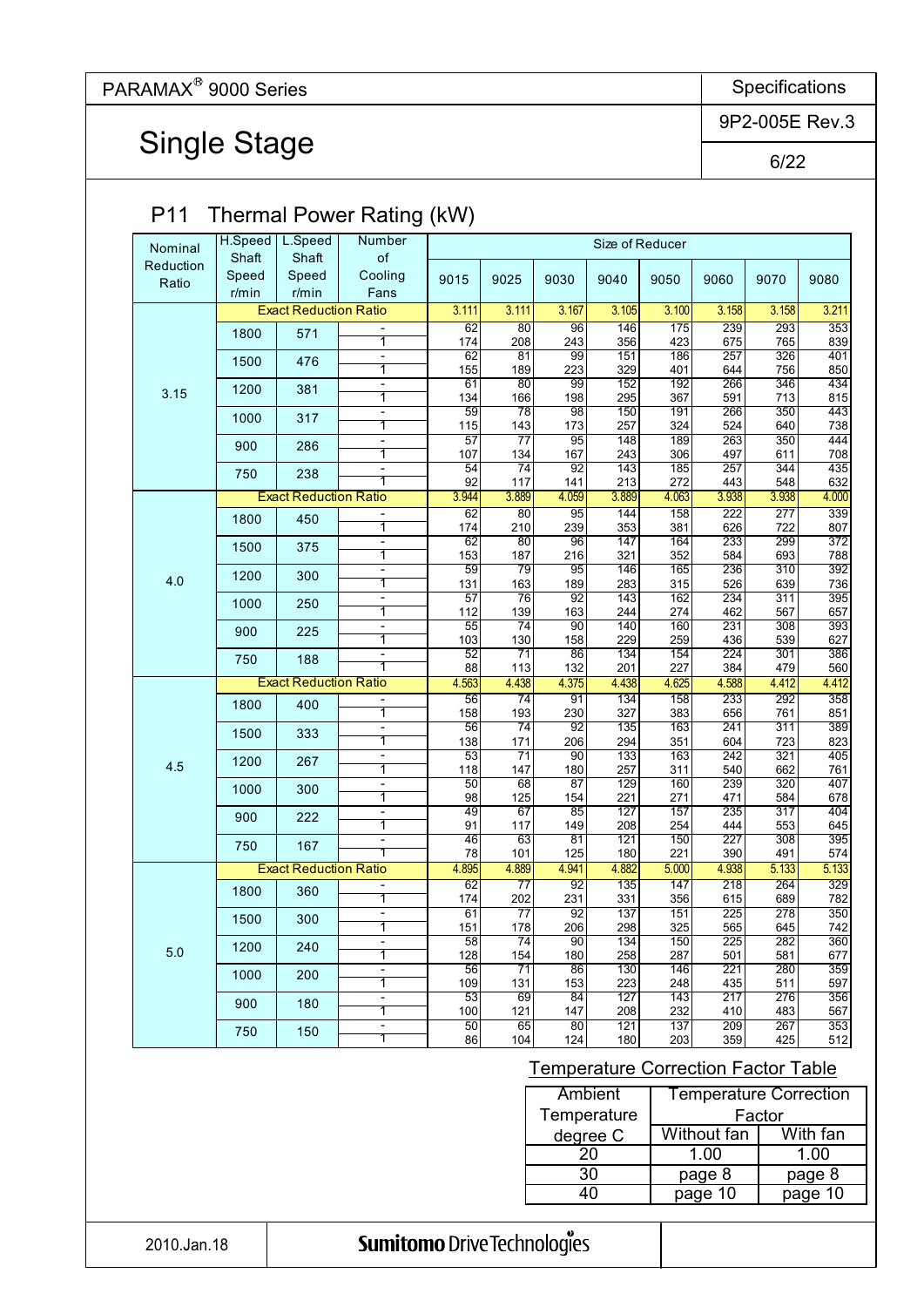Single Stage

9P2-005E Rev.3

7/22

|                    |                   |                              |                                            | Temperature Correction Factor: Ambient Temperature 30 degree C |       |       |       |                 |       |                |       |
|--------------------|-------------------|------------------------------|--------------------------------------------|----------------------------------------------------------------|-------|-------|-------|-----------------|-------|----------------|-------|
| Nominal            | H.Speed<br>Shaft  | L.Speed<br>Shaft             | Number                                     |                                                                |       |       |       | Size of Reducer |       |                |       |
| Reduction<br>Ratio | Speed<br>$r/m$ in | Speed<br>$r/m$ in            | of<br>Cooling<br>Fans                      | 9015                                                           | 9025  | 9030  | 9040  | 9050            | 9060  | 9070           | 9080  |
|                    |                   | <b>Exact Reduction Ratio</b> |                                            | 1.250                                                          | 1.242 | 1.276 | 1.226 | 1.233           | 1.233 | 1.267          | 1.258 |
|                    | 1800              | 1440                         | $\overline{1}$                             | 0.75                                                           | 0.70  | 0.65  | 0.61  | 0.45            | 0.33  | $\blacksquare$ |       |
|                    | 1500              | 1200                         | 1                                          | 0.79                                                           | 0.76  | 0.74  | 0.72  | 0.67            | 0.63  | 0.58           | 0.36  |
| 1.25               | 1200              | 960                          | 1                                          | 0.82                                                           | 0.82  | 0.79  | 0.78  | 0.76            | 0.74  | 0.73           | 0.67  |
|                    | 1000              | 800                          | 1                                          | 0.83                                                           | 0.82  | 0.81  | 0.80  | 0.79            | 0.79  | 0.77           | 0.75  |
|                    | 900               | 720                          | 1                                          | 0.84                                                           | 0.83  | 0.82  | 0.82  | 0.81            | 0.74  | 0.79           | 0.77  |
|                    | 750               | 600                          |                                            | 0.85                                                           | 0.85  | 0.83  | 0.83  | 0.82            | 0.82  | 0.81           | 0.80  |
|                    |                   | <b>Exact Reduction Ratio</b> |                                            | 1.643                                                          | 1.643 | 1.643 | 1.556 | 1.577           | 1.577 | 1.615          | 1.615 |
|                    | 1800              | 1125                         | 1                                          | 0.79                                                           | 0.76  | 0.75  | 0.46  | 0.66            | 0.55  | 0.56           |       |
|                    | 1500              | 938                          |                                            | 0.80                                                           | 0.79  | 0.79  | 0.55  | 0.74            | 0.70  | 0.70           | 0.62  |
| 1.6                | 1200              | 750                          | $\overline{\phantom{a}}$<br>1              | 0.82                                                           | 0.82  | 0.81  | 0.62  | 0.79            | 0.77  | 0.77           | 0.74  |
|                    | 1000              | 625                          | $\overline{\phantom{a}}$<br>$\overline{1}$ | 0.83                                                           | 0.83  | 0.83  | 0.65  | 0.81            | 0.80  | 0.80           | 0.78  |
|                    | 900               | 563                          | $\overline{\phantom{a}}$<br>1              | 0.84                                                           | 0.84  | 0.83  | 0.66  | 0.82            | 0.81  | 0.81           | 0.80  |
|                    | 750               | 469                          | 1                                          | 0.85                                                           | 0.84  | 0.84  | 0.68  | 0.83            | 0.82  | 0.83           | 0.82  |
|                    |                   | <b>Exact Reduction Ratio</b> |                                            | 1.960                                                          | 1.960 | 1.960 | 1.962 | 2.045           | 2.045 | 1.957          | 2.043 |
|                    | 1800              | 900                          | $\overline{1}$                             | 0.81                                                           | 0.78  | 0.76  | 0.76  | 0.74            | 0.73  | 0.67           | 0.63  |
|                    | 1500              | 750                          | $\overline{\phantom{0}}$<br>1              | 0.83                                                           | 0.81  | 0.80  | 0.80  | 0.78            | 0.78  | 0.75           | 0.73  |
| 2.0                | 1200              | 600                          | $\overline{\phantom{a}}$<br>1              | 0.83                                                           | 0.83  | 0.81  | 0.82  | 0.81            | 0.81  | 0.90           | 0.79  |
|                    | 1000              | 500                          | $\overline{\phantom{a}}$<br>1              | 0.84                                                           | 0.84  | 0.83  | 0.83  | 0.82            | 0.82  | 0.81           | 0.81  |
|                    | 900               | 450                          | $\qquad \qquad \blacksquare$<br>1          | 0.84                                                           | 0.84  | 0.83  | 0.84  | 0.83            | 0.83  | 0.82           | 0.82  |
|                    | 750               | 375                          | $\overline{\phantom{a}}$                   | 0.84                                                           | 0.85  | 0.84  | 0.84  | 0.84            | 0.83  | 0.83           | 0.83  |
|                    |                   | <b>Exact Reduction Ratio</b> |                                            | 2.524                                                          | 2.524 | 2.524 | 2.500 | 2.522           | 2.435 | 2.436          | 2.478 |
|                    | 1800              | 720                          | 1                                          | 0.81                                                           | 0.80  | 0.79  | 0.78  | 0.76            | 0.75  | 0.72           | 0.68  |
|                    | 1500              | 600                          | $\blacksquare$<br>1                        | 0.82                                                           | 0.82  | 0.80  | 0.81  | 0.79            | 0.79  | 0.77           | 0.76  |
| 2.5                | 1200              | 480                          | $\overline{\phantom{a}}$<br>$\overline{1}$ | 0.85                                                           | 0.83  | 0.82  | 0.83  | 0.82            | 0.82  | 0.81           | 0.84  |
|                    | 1000              | 400                          | $\overline{\phantom{a}}$<br>$\overline{1}$ | 0.84                                                           | 0.84  | 0.84  | 0.83  | 0.83            | 0.84  | 0.82           | 0.82  |
|                    | 900               | 360                          | $\overline{\phantom{a}}$<br>1              | 0.84                                                           | 0.85  | 0.84  | 0.84  | 0.83            | 0.83  | 0.83           | 0.83  |
|                    | 750               | 300                          | 1                                          | 0.84                                                           | 0.85  | 0.85  | 0.82  | 0.83            | 0.81  | 0.83           | 0.83  |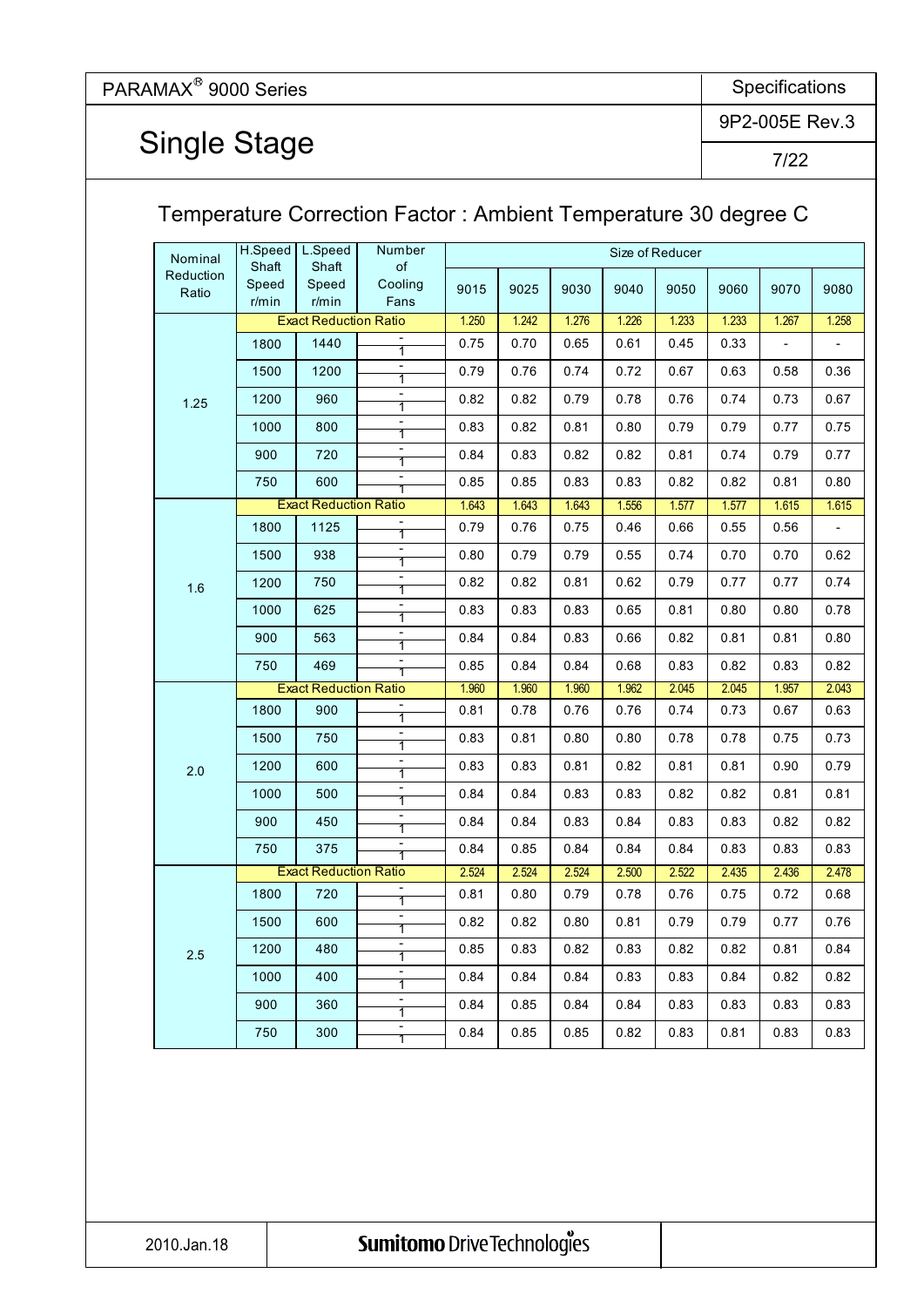Single Stage

9P2-005E Rev.3

#### 8/22

#### Temperature Correction Factor : Ambient Temperature 30 degree C 9015 | 9025 | 9030 | 9040 | 9050 | 9060 | 9070 | 9080 3.111 3.111 3.167 3.105 3.100 3.158 3.158 3.211 - 1 - 1 - 1 - 1 - 1 - 1 3.944 3.889 4.059 3.889 4.063 3.938 3.938 4.000 - 1 - 1 - 1 - 1 - 1 - 1 4.563 4.438 4.375 4.438 4.625 4.588 4.412 4.412 - 1 - 1 - 1 - 1 - 1 - 1 4.895 4.889 4.941 4.882 5.000 4.938 5.133 5.133 - 1 - 1 - 1 - 1 - 1 - 1 H.Speed **Shaft** Speed r/min L.Speed **Shaft** Speed r/min 300 1000 317 900 286 Number Size of Reducer of Cooling Fans 571 476 0.82 0.81 0.80 0.79 0.78 0.77 0.75 3.15 1800 1500 1200 750 Exact Reduction Ratio 381 Nominal Reduction Ratio 4.0 Exact Reduction Ratio 1800 450 1500 375 1200 750 188 4.5 Exact Reduction Ratio 1800 400 1500 333 1200 267 1000  $750$  150 300 900 222 750 167 900 180 5.0 Exact Reduction Ratio 1800 360 1500 300 1200 240 1000 200 1000 238 250 900 225 0.73 0.83 0.82 0.81 0.82 0.81 0.80 0.77 0.73 0.79 0.84 0.84 0.83 0.83 0.82 0.82 0.82 0.81 0.85 0.85 0.84 0.84 0.84 0.83 0.83 0.83 0.84 0.84 0.85 0.84 0.84 0.83 0.83 0.83 0.85 0.85 0.85 0.85 0.85 0.84 0.85 0.85 0.83 0.83 0.81 0.81 0.79 0.79 0.77 0.75 0.84 0.83 0.83 0.82 0.81 0.81 0.79 0.79 0.84 0.84 0.84 0.84 0.83 0.82 0.82 0.81 0.84 0.85 0.85 0.84 0.84 0.82 0.85 0.83 0.86 0.85 0.85 0.85 0.84 0.84 0.84 0.84 0.85 0.85 0.85 0.85 0.85 0.84 0.84 0.84 0.84 0.83 0.81 0.81 0.80 0.80 0.78 0.77 0.83 0.83 0.83 0.83 0.82 0.82 0.80 0.80 0.85 0.84 0.83 0.84 0.83 0.83 0.82 0.82 0.85 0.85 0.84 0.85 0.84 0.85 0.83 0.83 0.85 0.85 0.85 0.84 0.84 0.84 0.84 0.84 0.85 0.86 0.85 0.85 0.78 0.85 0.85 0.84 0.83 0.83 0.82 0.82 0.80 0.80 0.78 0.78 0.84 0.83 0.84 0.82 0.82 0.82 0.84 0.81 0.86 0.84 0.83 0.84 0.84 0.83 0.83 0.83 0.85 0.84 0.85 0.84 0.84 0.84 0.84 0.84 0.86 0.85 0.85 0.85 0.85 0.84 0.84 0.84 0.85 0.85 0.85 0.85 0.85 0.85 0.85 0.83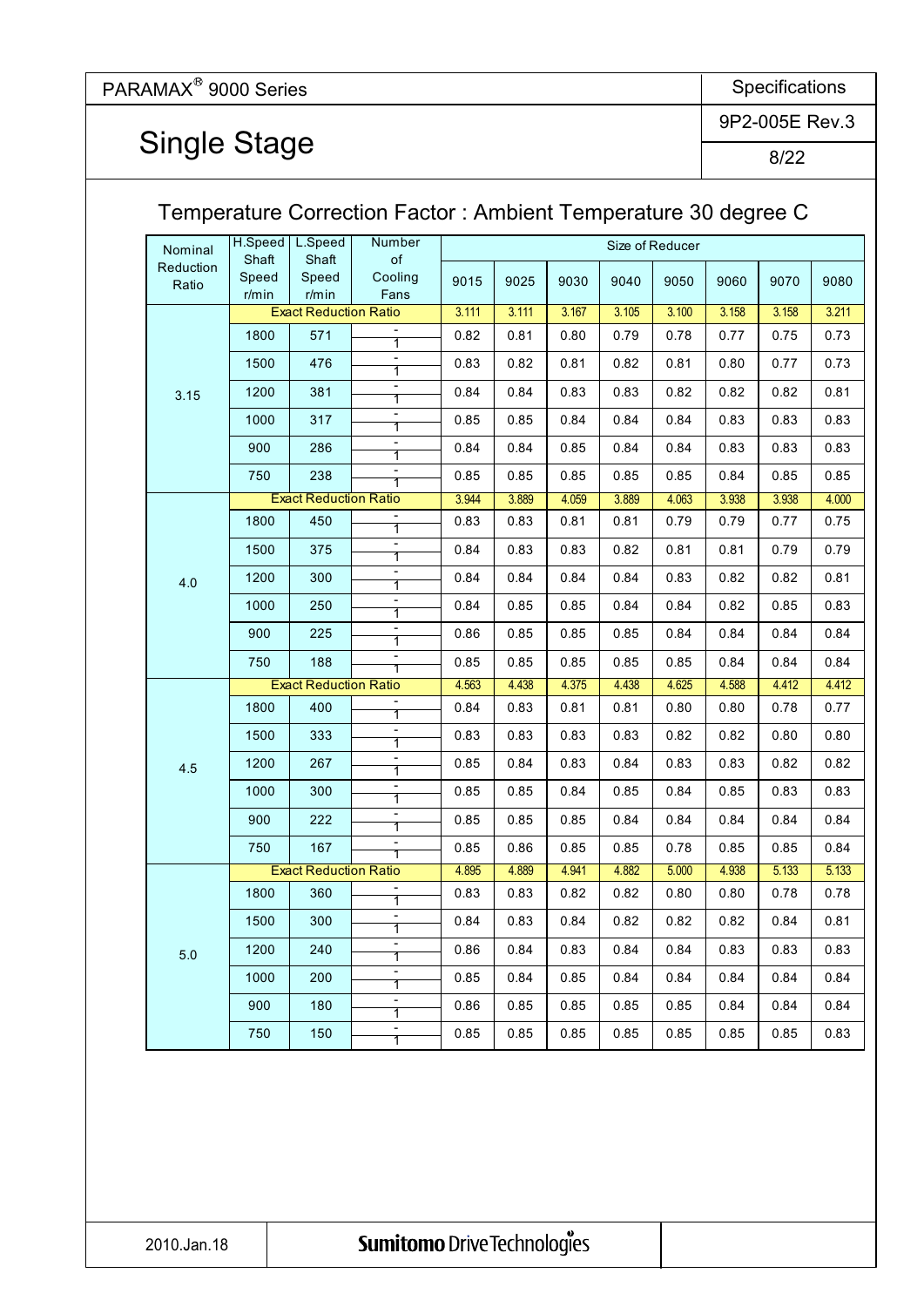## Single Stage

9P2-005E Rev.3

9/22

#### Temperature Correction Factor : Ambient Temperature 40 degree C 9015 | 9025 | 9030 | 9040 | 9050 | 9060 | 9070 | 9080 1.250 1.242 1.276 1.226 1.233 1.233 1.267 1.258 - 1 - 1 - 1 - 1 - 1 - 1 1.643 1.643 1.643 1.556 1.577 1.577 1.615 1.615 - 1 - 1 - 1 - 1 - 1 - 1 1.960 1.960 1.960 1.962 2.045 2.045 1.957 2.043 - 1 - 1 - 1 - 1 - 1 - 1 2.524 2.524 2.524 2.500 2.522 2.435 2.436 2.478 - 1 - 1 - 1 - 1 - 1 -  $\frac{1}{1}$  0.70 | 0.70 | 0.69 | 0.69 | 0.69 | 0.69 | 0.68 | 0.67 0.70 0.69 0.68 0.68 0.67 0.67 0.66 0.65 0.69 0.68 0.68 0.67 0.66 0.66 0.64 0.63 0.68 0.66 0.66 0.65 0.64 0.63 0.61 0.60 0.66 0.64 0.61 0.61 0.59 0.58 0.54 0.51 0.63 0.60 0.57 0.57 0.52 0.50 0.43 0.33 0.70 0.69 0.68 0.68 0.65 0.68 0.67 0.66 0.69 0.68 0.67 0.67 0.66 0.66 0.65 0.64 0.68 0.65 0.66 0.66 0.65 0.65 0.63 0.62 0.67 0.66 0.64 0.67 0.62 0.62 0.59 0.57 0.64 0.62 0.59 0.59 0.56 0.55 0.50 0.46 0.61 | 0.57 | 0.53 | 0.52 | 0.48 | 0.46 | 0.35 | -0.69 0.69 0.68 0.68 0.67 0.65 0.66 0.64 0.68 0.65 0.67 0.66 0.64 0.62 0.63 0.60 0.67 0.66 0.66 0.65 0.63 0.60 0.60 0.57 0.66 0.64 0.63 0.66 0.58 0.54 0.55 0.41 0.62 | 0.59 | 0.57 | 0.55 | 0.49 | 0.40 | 0.41 | -0.58 | 0.52 | 0.50 | 0.46 | 0.32 | - | - | -0.69 0.67 0.66 0.66 0.65 0.64 0.63 0.61 0.67 0.65 0.71 0.64 0.61 0.60 0.59 0.55 0.34 0.67 0.63 0.68 0.61 0.59 0.57 0.55 0.50 - - - 0.63 0.60 0.57 0.56 0.52 0.49 0.45 625 900 563 -  $0.57$  |  $0.52$  |  $0.47$  |  $0.45$  |  $0.33$  | -H.Speed **Shaft** Speed r/min L.Speed Shaft Speed r/min 750 1000 | 800 900 720 600 Exact Reduction Ratio 960 Number | Size of Reducer of Cooling Fans 1440 1200 0.49 | 0.38 | - | - | - | - | -1.25 1800 1500 1200 750 Nominal Reduction Ratio 1.6 Exact Reduction Ratio 1800 1125 1500 938 1200 750 469 1000 2.0 Exact Reduction Ratio 1800 900 1500 750 1200 600 1000 500 900 450 750 375 2.5 Exact Reduction Ratio 1800 720 1500 600 1200 480 750 300 1000 400 900 360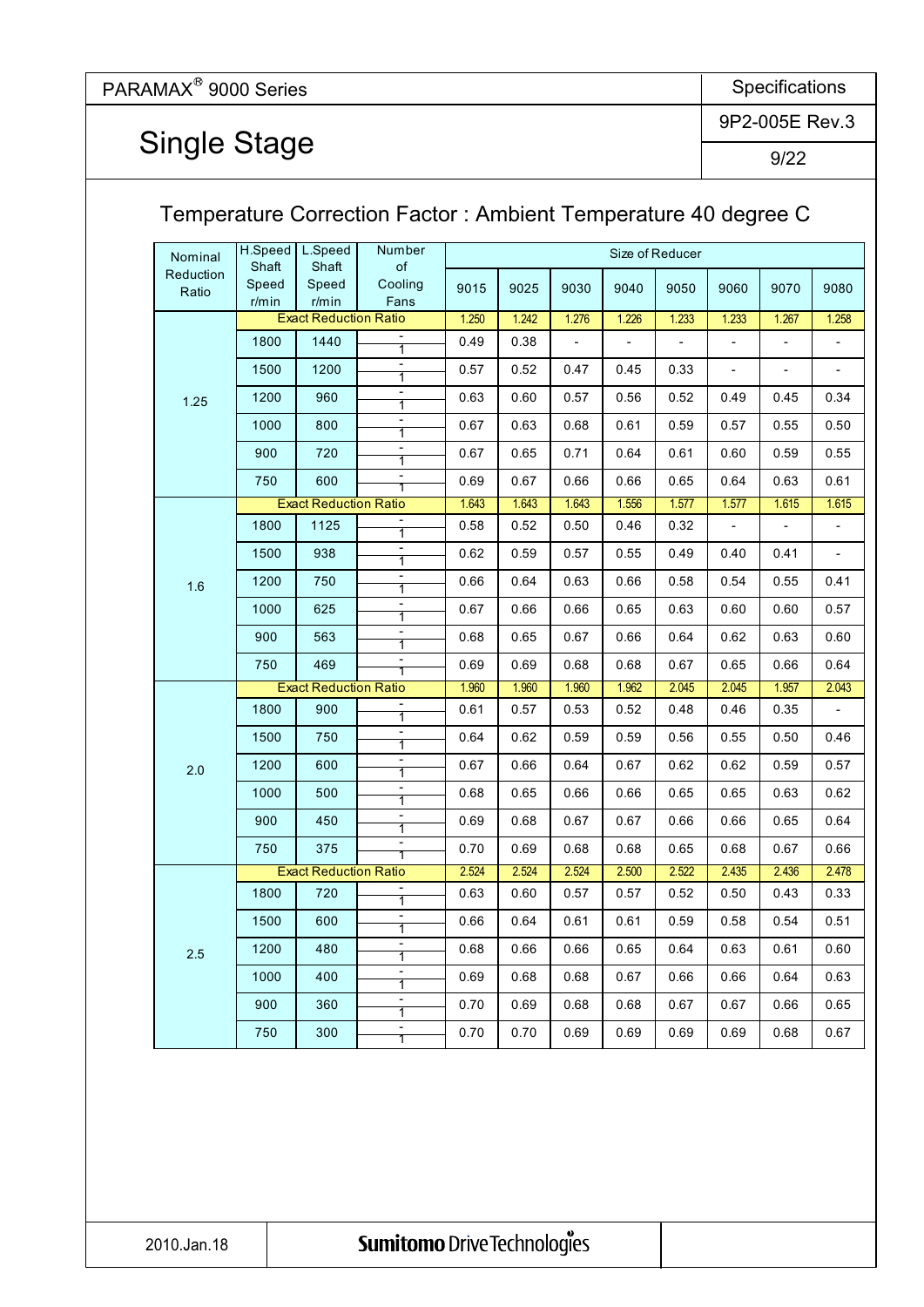Single Stage

9P2-005E Rev.3

10/22

|                    |                |                              |                                   | Temperature Correction Factor: Ambient Temperature 40 degree C |       |       |       |                 |       |       |       |
|--------------------|----------------|------------------------------|-----------------------------------|----------------------------------------------------------------|-------|-------|-------|-----------------|-------|-------|-------|
| Nominal            | Shaft          | H.Speed L.Speed<br>Shaft     | Number<br>of                      |                                                                |       |       |       | Size of Reducer |       |       |       |
| Reduction<br>Ratio | Speed<br>r/min | Speed<br>r/min               | Cooling<br>Fans                   | 9015                                                           | 9025  | 9030  | 9040  | 9050            | 9060  | 9070  | 9080  |
|                    |                | <b>Exact Reduction Ratio</b> |                                   | 3.111                                                          | 3.111 | 3.167 | 3.105 | 3.100           | 3.158 | 3.158 | 3.211 |
|                    | 1800           | 571                          |                                   | 0.64                                                           | 0.62  | 0.60  | 0.59  | 0.56            | 0.55  | 0.50  | 0.46  |
|                    | 1500           | 476                          | $\overline{\phantom{0}}$<br>1     | 0.66                                                           | 0.65  | 0.64  | 0.61  | 0.61            | 0.61  | 0.57  | 0.56  |
| 3.15               | 1200           | 381                          | $\overline{\phantom{a}}$<br>1     | 0.68                                                           | 0.67  | 0.67  | 0.65  | 0.65            | 0.65  | 0.63  | 0.62  |
|                    | 1000           | 317                          | $\overline{\phantom{a}}$<br>1     | 0.69                                                           | 0.69  | 0.67  | 0.67  | 0.67            | 0.67  | 0.66  | 0.65  |
|                    | 900            | 286                          | $\overline{\phantom{a}}$<br>1     | 0.69                                                           | 0.70  | 0.69  | 0.68  | 0.68            | 0.68  | 0.67  | 0.66  |
|                    | 750            | 238                          |                                   | 0.71                                                           | 0.69  | 0.70  | 0.69  | 0.69            | 0.69  | 0.68  | 0.69  |
|                    |                | <b>Exact Reduction Ratio</b> |                                   | 3.944                                                          | 3.889 | 4.059 | 3.889 | 4.063           | 3.938 | 3.938 | 4.000 |
|                    | 1800           | 450                          | 1                                 | 0.66                                                           | 0.64  | 0.63  | 0.62  | 0.59            | 0.58  | 0.54  | 0.52  |
|                    | 1500           | 375                          | $\overline{\phantom{a}}$<br>1     | 0.67                                                           | 0.66  | 0.64  | 0.65  | 0.63            | 0.63  | 0.60  | 0.59  |
| 4.0                | 1200           | 300                          | $\overline{\phantom{a}}$<br>1     | 0.70                                                           | 0.68  | 0.67  | 0.67  | 0.66            | 0.66  | 0.64  | 0.63  |
|                    | 1000           | 250                          | $\overline{\phantom{a}}$<br>1     | 0.70                                                           | 0.69  | 0.68  | 0.68  | 0.68            | 0.68  | 0.67  | 0.66  |
|                    | 900            | 225                          | 1                                 | 0.71                                                           | 0.70  | 0.69  | 0.69  | 0.68            | 0.69  | 0.68  | 0.67  |
|                    | 750            | 188                          |                                   | 0.71                                                           | 0.70  | 0.70  | 0.69  | 0.70            | 0.69  | 0.69  | 0.68  |
|                    |                | <b>Exact Reduction Ratio</b> |                                   | 4.563                                                          | 4.438 | 4.375 | 4.438 | 4.625           | 4.588 | 4.412 | 4.412 |
|                    | 1800           | 400                          |                                   | 0.67                                                           | 0.64  | 0.63  | 0.65  | 0.60            | 0.60  | 0.56  | 0.53  |
|                    | 1500           | 333                          | $\qquad \qquad \blacksquare$      | 0.68                                                           | 0.66  | 0.66  | 0.65  | 0.64            | 0.64  | 0.61  | 0.59  |
| 4.5                | 1200           | 267                          | $\blacksquare$                    | 0.69                                                           | 0.68  | 0.68  | 0.68  | 0.67            | 0.66  | 0.65  | 0.64  |
|                    | 1000           | 300                          | $\blacksquare$                    | 0.70                                                           | 0.69  | 0.69  | 0.69  | 0.68            | 0.68  | 0.67  | 0.66  |
|                    | 900            | 222                          | $\blacksquare$                    | 0.71                                                           | 0.70  | 0.70  | 0.69  | 0.69            | 0.69  | 0.68  | 0.68  |
|                    | 750            | 167                          |                                   | 0.70                                                           | 0.70  | 0.70  | 0.70  | 0.70            | 0.70  | 0.69  | 0.69  |
|                    |                | <b>Exact Reduction Ratio</b> |                                   | 4.895                                                          | 4.889 | 4.941 | 4.882 | 5.000           | 4.938 | 5.133 | 5.133 |
|                    | 1800           | 360                          |                                   | 0.66                                                           | 0.64  | 0.64  | 0.63  | 0.61            | 0.60  | 0.57  | 0.55  |
|                    | 1500           | 300                          | $\blacksquare$                    | 0.68                                                           | 0.67  | 0.66  | 0.65  | 0.64            | 0.64  | 0.62  | 0.61  |
| 5.0                | 1200           | 240                          | $\qquad \qquad \blacksquare$<br>1 | 0.71                                                           | 0.69  | 0.68  | 0.68  | 0.67            | 0.67  | 0.66  | 0.65  |
|                    | 1000           | 200                          | $\overline{\phantom{a}}$<br>1     | 0.70                                                           | 0.69  | 0.70  | 0.69  | 0.69            | 0.68  | 0.67  | 0.97  |
|                    | 900            | 180                          | $\blacksquare$<br>1               | 0.70                                                           | 0.70  | 0.70  | 0.70  | 0.69            | 0.69  | 0.68  | 0.68  |
|                    | 750            | 150                          | 1                                 | 0.70                                                           | 0.70  | 0.70  | 0.70  | 0.70            | 0.70  | 0.69  | 0.68  |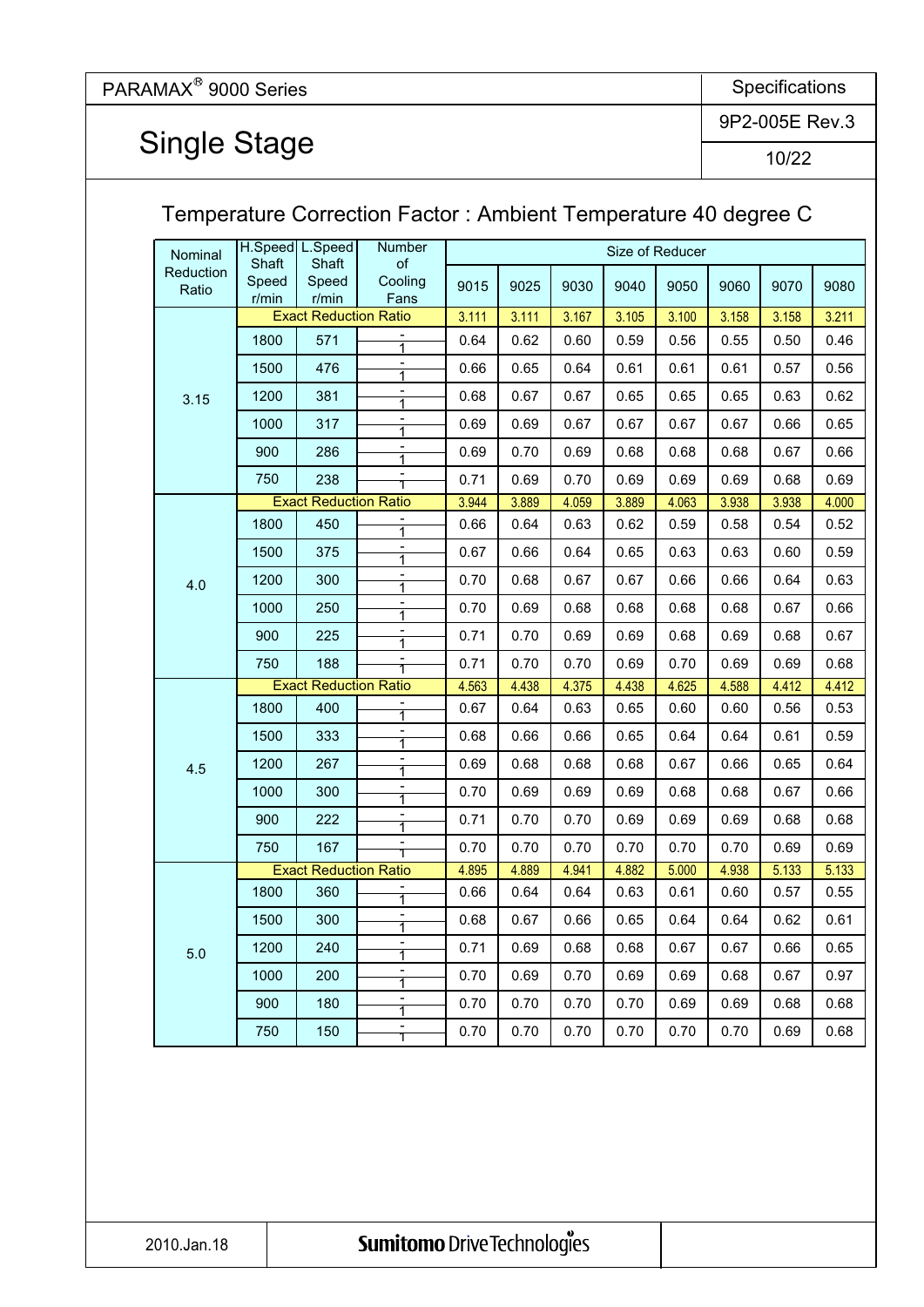Single Stage

9P2-005E Rev.3

11/22

|           | H.Speed  | $\frac{1}{2}$<br>L.Speed     |                 | Size of Reducer |                 |                 |       |                  |       |       |  |  |  |
|-----------|----------|------------------------------|-----------------|-----------------|-----------------|-----------------|-------|------------------|-------|-------|--|--|--|
| Nominal   | Shaft    | Shaft                        |                 |                 |                 |                 |       |                  |       |       |  |  |  |
| Reduction |          |                              |                 |                 |                 |                 |       |                  |       |       |  |  |  |
| Ratio     | Speed    | Speed                        | 9015            | 9025            | 9030            | 9040            | 9050  | 9060             | 9070  | 9080  |  |  |  |
|           | $r/m$ in | $r/m$ in                     |                 |                 |                 |                 |       |                  |       |       |  |  |  |
|           |          | <b>Exact Reduction Ratio</b> | 1.586           | 1.593           | 1.556           | 1.556           | 1.593 | 1.571            | 1.586 | 1.607 |  |  |  |
|           | 1800     | 1125                         | 68              | 100             | 183             | 257             | 350   | 603              | 900   | 1430  |  |  |  |
|           | 1500     | 938                          | 59              | 86              | 164             | 223             | 305   | 530              | 792   | 1250  |  |  |  |
| 1.6       | 1200     | 750                          | 49              | $\overline{77}$ | 132             | 187             | 256   | 448              | 677   | 1060  |  |  |  |
|           | 1000     | 625                          | $\overline{42}$ | 61              | 111             | 162             | 222   | 388              | 588   | 915   |  |  |  |
|           | 900      | 563                          | 38              | 56              | 100             | 148             | 203   | 355              | 538   | 837   |  |  |  |
|           | 750      | 469                          | $\overline{31}$ | 48              | 84              | 127             | 174   | 304              | 462   | 718   |  |  |  |
|           |          | <b>Exact Reduction Ratio</b> | 2.000           | 1.958           | 2.000           | 2.000           | 1.958 | 2.000            | 2.040 | 2.042 |  |  |  |
|           | 1800     | 900                          | 57              | 85              | 156             | 219             | 311   | 517              | 781   | 1230  |  |  |  |
|           | 1500     | 750                          | 49              | 73              | 132             | 190             | 271   | 455              | 687   | 1060  |  |  |  |
| 2.0       | 1200     | 600                          | 40              | 60              | 106             | 159             | 227   | 384              | 588   | 879   |  |  |  |
|           | 1000     | 500                          | $\overline{34}$ | 52              | 89              | 135             | 197   | 333              | 510   | 754   |  |  |  |
|           | 900      | 450                          | 30              | 47              | 80              | 122             | 180   | 304              | 467   | 690   |  |  |  |
|           | 750      | 375                          | 25.7            | 40              | 67              | 102             | 155   | 258              | 393   | 592   |  |  |  |
|           |          | <b>Exact Reduction Ratio</b> | 2.571           | 2.500           | 2.450           | 2.450           | 2.500 | 2.476            | 2.455 | 2.476 |  |  |  |
|           | 1800     | 720                          | 46              | $\overline{70}$ | 128             | 191             | 259   | 452              | 689   | 1050  |  |  |  |
|           | 1500     | 600                          | 39              | 60              | 107             | 163             | 226   | 398              | 607   | 906   |  |  |  |
| 2.5       | 1200     | 480                          | $\overline{32}$ | 49              | 86              | 131             | 190   | 336              | 519   | 851   |  |  |  |
|           | 1000     | 400                          | 26.9            | 42              | $\overline{72}$ | 110             | 164   | 277              | 428   | 644   |  |  |  |
|           | 900      | 360                          | 24.3            | 39              | 65              | 99              | 150   | 250              | 387   | 589   |  |  |  |
|           | 750      | 300                          | 20.3            | $\overline{33}$ | 54              | 83              | 129   | 209              | 324   | 506   |  |  |  |
|           |          | <b>Exact Reduction Ratio</b> | 3.222           | 3.190           | 3.150           | 3.211           | 3.100 | 3.100            | 3.200 | 3.190 |  |  |  |
|           | 1800     | 571                          | $\overline{37}$ | 57              | 94              | 139             | 238   | 373              | 545   | 815   |  |  |  |
|           | 1500     | 476                          | $\overline{31}$ | 48              | 79              | 116             | 207   | $\overline{312}$ | 458   | 684   |  |  |  |
| 3.15      | 1200     | 381                          | 25.3            | 38              | 63              | 94              | 167   | 252              | 369   | 552   |  |  |  |
|           | 100      | 317                          | 21.2            | $\overline{32}$ | 53              | 78              | 140   | 211              | 309   | 463   |  |  |  |
|           | 900      | 286                          | 19.1            | 29.4            | 48              | $\overline{71}$ | 126   | 190              | 279   | 418   |  |  |  |
|           | 750      | 238                          | 16              | 24.6            | 40              | 59              | 105   | 159              | 234   | 350   |  |  |  |
|           |          | <b>Exact Reduction Ratio</b> | 4.000           | 3.944           | 3.941           | 4.000           | 4.063 | 4.063            | 4.000 | 3.889 |  |  |  |
|           | 1800     | 450                          | 27.9            | 44              | $\overline{71}$ | 104             | 171   | 259              | 414   | 632   |  |  |  |
|           | 1500     | 375                          | 23.3            | 37              | 60              | 87              | 143   | 217              | 347   | 531   |  |  |  |
| 4.0       | 1200     | 300                          | 18.8            | 29.8            | 48              | 70              | 115   | 175              | 280   | 428   |  |  |  |
|           | 1000     | 250                          | 15.7            | 24.9            | 40              | 59              | 97    | 146              | 234   | 358   |  |  |  |
|           | 900      | 225                          | 14.2            | 22.5            | 36              | 53              | 87    | 132              | 211   | 324   |  |  |  |
|           | 750      | 188                          | 11.8            | 18.8            | $\overline{30}$ | 44              | 73    | 111              | 177   | 271   |  |  |  |

#### P12 Mechanical Power Rating (kW)

Notes

1. When the high speed shaft speed is not shown in the table, find it by the interpolation method.

2. When the high speed shaft speed(N) is lower than 750r/min, find the mechanical power rating  $(PN)$ 

according to the following formula.

$$
P_N = P_{750} \times \frac{N}{750}
$$

3. Consult us when the high speed shaft speed is over 1800r/min.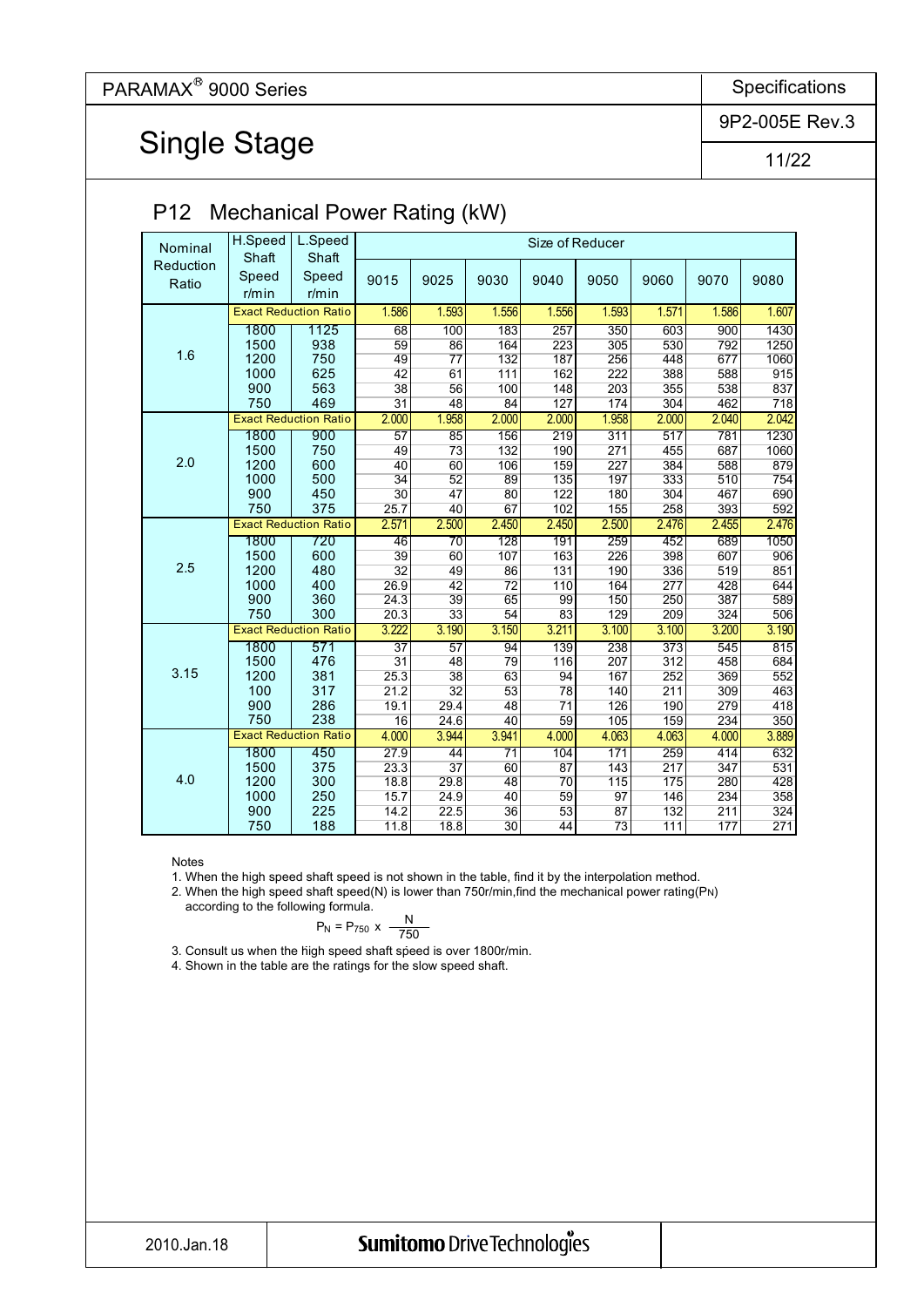# Single Stage

9P2-005E Rev.3

12/22

| Shaft<br>Speed<br>r/min<br>1800 | Shaft<br>Speed<br>$r/m$ in<br><b>Exact Reduction Ratio</b>                      | of<br>Cooling<br>Fans                                                            | 9015                                                                                                                                                                                                                                                                                                                                                                                                                                               |                                                                                                                                                                                                                         |                                                                                                                                                                                                        |                                                                                                                                                                                                                         |                                                                                                                                                                                                             |                                                                                                                                                                                                                    |                                                                                                                                                                                               |                                                                                                                                                                                                                      |
|---------------------------------|---------------------------------------------------------------------------------|----------------------------------------------------------------------------------|----------------------------------------------------------------------------------------------------------------------------------------------------------------------------------------------------------------------------------------------------------------------------------------------------------------------------------------------------------------------------------------------------------------------------------------------------|-------------------------------------------------------------------------------------------------------------------------------------------------------------------------------------------------------------------------|--------------------------------------------------------------------------------------------------------------------------------------------------------------------------------------------------------|-------------------------------------------------------------------------------------------------------------------------------------------------------------------------------------------------------------------------|-------------------------------------------------------------------------------------------------------------------------------------------------------------------------------------------------------------|--------------------------------------------------------------------------------------------------------------------------------------------------------------------------------------------------------------------|-----------------------------------------------------------------------------------------------------------------------------------------------------------------------------------------------|----------------------------------------------------------------------------------------------------------------------------------------------------------------------------------------------------------------------|
|                                 |                                                                                 |                                                                                  |                                                                                                                                                                                                                                                                                                                                                                                                                                                    | 9025                                                                                                                                                                                                                    | 9030                                                                                                                                                                                                   | 9040                                                                                                                                                                                                                    | 9050                                                                                                                                                                                                        | 9060                                                                                                                                                                                                               | 9070                                                                                                                                                                                          | 9080                                                                                                                                                                                                                 |
|                                 |                                                                                 |                                                                                  | 1.586                                                                                                                                                                                                                                                                                                                                                                                                                                              | 1.593                                                                                                                                                                                                                   | 1.556                                                                                                                                                                                                  | 1.556                                                                                                                                                                                                                   | 1.593                                                                                                                                                                                                       | 1.571                                                                                                                                                                                                              | 1.586                                                                                                                                                                                         | 1.607                                                                                                                                                                                                                |
|                                 |                                                                                 |                                                                                  | $\overline{92}$                                                                                                                                                                                                                                                                                                                                                                                                                                    | 117                                                                                                                                                                                                                     | 134                                                                                                                                                                                                    | $\overline{203}$                                                                                                                                                                                                        | 251                                                                                                                                                                                                         | 360                                                                                                                                                                                                                | 494                                                                                                                                                                                           | 555                                                                                                                                                                                                                  |
|                                 | 1125                                                                            | 1                                                                                | 256                                                                                                                                                                                                                                                                                                                                                                                                                                                | 307                                                                                                                                                                                                                     | 338                                                                                                                                                                                                    | 498                                                                                                                                                                                                                     | 608                                                                                                                                                                                                         | 1015                                                                                                                                                                                                               | 1290                                                                                                                                                                                          | 1321                                                                                                                                                                                                                 |
| 1500                            | 938                                                                             | L,                                                                               | 89                                                                                                                                                                                                                                                                                                                                                                                                                                                 | 115                                                                                                                                                                                                                     | 135                                                                                                                                                                                                    | 203                                                                                                                                                                                                                     | 255                                                                                                                                                                                                         | 366                                                                                                                                                                                                                | 508                                                                                                                                                                                           | 583                                                                                                                                                                                                                  |
|                                 |                                                                                 | $\overline{1}$                                                                   | 222                                                                                                                                                                                                                                                                                                                                                                                                                                                | 268                                                                                                                                                                                                                     | 304                                                                                                                                                                                                    | 443                                                                                                                                                                                                                     | 549                                                                                                                                                                                                         | 919                                                                                                                                                                                                                | 1179                                                                                                                                                                                          | 1234                                                                                                                                                                                                                 |
| 1200                            | 750                                                                             | Ξ                                                                                | 86                                                                                                                                                                                                                                                                                                                                                                                                                                                 | 110                                                                                                                                                                                                                     | 134                                                                                                                                                                                                    | 200                                                                                                                                                                                                                     | 252                                                                                                                                                                                                         | 364                                                                                                                                                                                                                | 509                                                                                                                                                                                           | 594                                                                                                                                                                                                                  |
|                                 |                                                                                 | 1                                                                                | 189                                                                                                                                                                                                                                                                                                                                                                                                                                                | 228                                                                                                                                                                                                                     | 267                                                                                                                                                                                                    | 386                                                                                                                                                                                                                     | 482                                                                                                                                                                                                         | 810                                                                                                                                                                                                                | 1050                                                                                                                                                                                          | 1117<br>590                                                                                                                                                                                                          |
| 1000                            | 625                                                                             |                                                                                  |                                                                                                                                                                                                                                                                                                                                                                                                                                                    |                                                                                                                                                                                                                         |                                                                                                                                                                                                        |                                                                                                                                                                                                                         |                                                                                                                                                                                                             |                                                                                                                                                                                                                    |                                                                                                                                                                                               | 983                                                                                                                                                                                                                  |
|                                 |                                                                                 |                                                                                  |                                                                                                                                                                                                                                                                                                                                                                                                                                                    |                                                                                                                                                                                                                         |                                                                                                                                                                                                        |                                                                                                                                                                                                                         |                                                                                                                                                                                                             |                                                                                                                                                                                                                    |                                                                                                                                                                                               |                                                                                                                                                                                                                      |
| 900                             |                                                                                 |                                                                                  |                                                                                                                                                                                                                                                                                                                                                                                                                                                    |                                                                                                                                                                                                                         |                                                                                                                                                                                                        |                                                                                                                                                                                                                         |                                                                                                                                                                                                             |                                                                                                                                                                                                                    |                                                                                                                                                                                               | 584<br>932                                                                                                                                                                                                           |
|                                 |                                                                                 |                                                                                  |                                                                                                                                                                                                                                                                                                                                                                                                                                                    |                                                                                                                                                                                                                         |                                                                                                                                                                                                        |                                                                                                                                                                                                                         |                                                                                                                                                                                                             |                                                                                                                                                                                                                    |                                                                                                                                                                                               | 569                                                                                                                                                                                                                  |
|                                 |                                                                                 |                                                                                  |                                                                                                                                                                                                                                                                                                                                                                                                                                                    |                                                                                                                                                                                                                         |                                                                                                                                                                                                        |                                                                                                                                                                                                                         |                                                                                                                                                                                                             |                                                                                                                                                                                                                    |                                                                                                                                                                                               | 825                                                                                                                                                                                                                  |
|                                 |                                                                                 |                                                                                  |                                                                                                                                                                                                                                                                                                                                                                                                                                                    |                                                                                                                                                                                                                         |                                                                                                                                                                                                        |                                                                                                                                                                                                                         |                                                                                                                                                                                                             |                                                                                                                                                                                                                    |                                                                                                                                                                                               | 2.042                                                                                                                                                                                                                |
|                                 |                                                                                 |                                                                                  |                                                                                                                                                                                                                                                                                                                                                                                                                                                    |                                                                                                                                                                                                                         |                                                                                                                                                                                                        |                                                                                                                                                                                                                         |                                                                                                                                                                                                             |                                                                                                                                                                                                                    |                                                                                                                                                                                               | 524                                                                                                                                                                                                                  |
|                                 |                                                                                 |                                                                                  |                                                                                                                                                                                                                                                                                                                                                                                                                                                    |                                                                                                                                                                                                                         |                                                                                                                                                                                                        |                                                                                                                                                                                                                         |                                                                                                                                                                                                             |                                                                                                                                                                                                                    |                                                                                                                                                                                               | 1246                                                                                                                                                                                                                 |
|                                 |                                                                                 | $\blacksquare$                                                                   | 80                                                                                                                                                                                                                                                                                                                                                                                                                                                 | 95                                                                                                                                                                                                                      | 124                                                                                                                                                                                                    | 187                                                                                                                                                                                                                     | 237                                                                                                                                                                                                         | 341                                                                                                                                                                                                                | 458                                                                                                                                                                                           | 542                                                                                                                                                                                                                  |
|                                 |                                                                                 | 1                                                                                | 198                                                                                                                                                                                                                                                                                                                                                                                                                                                | 220                                                                                                                                                                                                                     | 279                                                                                                                                                                                                    | 407                                                                                                                                                                                                                     | 510                                                                                                                                                                                                         | 856                                                                                                                                                                                                                | 1063                                                                                                                                                                                          | 1147                                                                                                                                                                                                                 |
|                                 |                                                                                 | $\overline{a}$                                                                   |                                                                                                                                                                                                                                                                                                                                                                                                                                                    | 90                                                                                                                                                                                                                      |                                                                                                                                                                                                        | 181                                                                                                                                                                                                                     |                                                                                                                                                                                                             | 335                                                                                                                                                                                                                | 454                                                                                                                                                                                           | 545                                                                                                                                                                                                                  |
|                                 |                                                                                 |                                                                                  |                                                                                                                                                                                                                                                                                                                                                                                                                                                    | 186                                                                                                                                                                                                                     |                                                                                                                                                                                                        |                                                                                                                                                                                                                         |                                                                                                                                                                                                             | 745                                                                                                                                                                                                                |                                                                                                                                                                                               | 1025                                                                                                                                                                                                                 |
|                                 |                                                                                 | Ξ                                                                                |                                                                                                                                                                                                                                                                                                                                                                                                                                                    |                                                                                                                                                                                                                         |                                                                                                                                                                                                        |                                                                                                                                                                                                                         |                                                                                                                                                                                                             |                                                                                                                                                                                                                    |                                                                                                                                                                                               | 538                                                                                                                                                                                                                  |
|                                 |                                                                                 |                                                                                  |                                                                                                                                                                                                                                                                                                                                                                                                                                                    |                                                                                                                                                                                                                         |                                                                                                                                                                                                        |                                                                                                                                                                                                                         |                                                                                                                                                                                                             |                                                                                                                                                                                                                    |                                                                                                                                                                                               | 896                                                                                                                                                                                                                  |
|                                 |                                                                                 | ÷,                                                                               |                                                                                                                                                                                                                                                                                                                                                                                                                                                    |                                                                                                                                                                                                                         |                                                                                                                                                                                                        |                                                                                                                                                                                                                         |                                                                                                                                                                                                             |                                                                                                                                                                                                                    |                                                                                                                                                                                               | 707                                                                                                                                                                                                                  |
|                                 |                                                                                 |                                                                                  |                                                                                                                                                                                                                                                                                                                                                                                                                                                    |                                                                                                                                                                                                                         |                                                                                                                                                                                                        |                                                                                                                                                                                                                         |                                                                                                                                                                                                             |                                                                                                                                                                                                                    |                                                                                                                                                                                               | 1127                                                                                                                                                                                                                 |
|                                 |                                                                                 |                                                                                  |                                                                                                                                                                                                                                                                                                                                                                                                                                                    |                                                                                                                                                                                                                         |                                                                                                                                                                                                        |                                                                                                                                                                                                                         |                                                                                                                                                                                                             |                                                                                                                                                                                                                    |                                                                                                                                                                                               | 685                                                                                                                                                                                                                  |
|                                 |                                                                                 |                                                                                  |                                                                                                                                                                                                                                                                                                                                                                                                                                                    |                                                                                                                                                                                                                         |                                                                                                                                                                                                        |                                                                                                                                                                                                                         |                                                                                                                                                                                                             |                                                                                                                                                                                                                    |                                                                                                                                                                                               | 994                                                                                                                                                                                                                  |
|                                 |                                                                                 |                                                                                  |                                                                                                                                                                                                                                                                                                                                                                                                                                                    |                                                                                                                                                                                                                         |                                                                                                                                                                                                        |                                                                                                                                                                                                                         |                                                                                                                                                                                                             |                                                                                                                                                                                                                    |                                                                                                                                                                                               | 2.476                                                                                                                                                                                                                |
|                                 |                                                                                 |                                                                                  |                                                                                                                                                                                                                                                                                                                                                                                                                                                    |                                                                                                                                                                                                                         |                                                                                                                                                                                                        |                                                                                                                                                                                                                         |                                                                                                                                                                                                             |                                                                                                                                                                                                                    |                                                                                                                                                                                               | 488                                                                                                                                                                                                                  |
|                                 |                                                                                 |                                                                                  |                                                                                                                                                                                                                                                                                                                                                                                                                                                    |                                                                                                                                                                                                                         |                                                                                                                                                                                                        |                                                                                                                                                                                                                         |                                                                                                                                                                                                             |                                                                                                                                                                                                                    |                                                                                                                                                                                               | 1162                                                                                                                                                                                                                 |
| 1500                            | 600                                                                             |                                                                                  |                                                                                                                                                                                                                                                                                                                                                                                                                                                    |                                                                                                                                                                                                                         |                                                                                                                                                                                                        |                                                                                                                                                                                                                         |                                                                                                                                                                                                             |                                                                                                                                                                                                                    |                                                                                                                                                                                               | 500                                                                                                                                                                                                                  |
|                                 |                                                                                 |                                                                                  |                                                                                                                                                                                                                                                                                                                                                                                                                                                    |                                                                                                                                                                                                                         |                                                                                                                                                                                                        |                                                                                                                                                                                                                         |                                                                                                                                                                                                             |                                                                                                                                                                                                                    |                                                                                                                                                                                               | 1058                                                                                                                                                                                                                 |
| 1200                            | 480                                                                             |                                                                                  |                                                                                                                                                                                                                                                                                                                                                                                                                                                    |                                                                                                                                                                                                                         |                                                                                                                                                                                                        |                                                                                                                                                                                                                         |                                                                                                                                                                                                             |                                                                                                                                                                                                                    |                                                                                                                                                                                               | 499                                                                                                                                                                                                                  |
|                                 |                                                                                 |                                                                                  |                                                                                                                                                                                                                                                                                                                                                                                                                                                    |                                                                                                                                                                                                                         |                                                                                                                                                                                                        |                                                                                                                                                                                                                         |                                                                                                                                                                                                             |                                                                                                                                                                                                                    |                                                                                                                                                                                               | 938<br>489                                                                                                                                                                                                           |
|                                 |                                                                                 |                                                                                  |                                                                                                                                                                                                                                                                                                                                                                                                                                                    |                                                                                                                                                                                                                         |                                                                                                                                                                                                        |                                                                                                                                                                                                                         |                                                                                                                                                                                                             |                                                                                                                                                                                                                    |                                                                                                                                                                                               | 815                                                                                                                                                                                                                  |
|                                 |                                                                                 |                                                                                  |                                                                                                                                                                                                                                                                                                                                                                                                                                                    |                                                                                                                                                                                                                         |                                                                                                                                                                                                        |                                                                                                                                                                                                                         |                                                                                                                                                                                                             |                                                                                                                                                                                                                    |                                                                                                                                                                                               | 482                                                                                                                                                                                                                  |
|                                 |                                                                                 |                                                                                  |                                                                                                                                                                                                                                                                                                                                                                                                                                                    |                                                                                                                                                                                                                         |                                                                                                                                                                                                        |                                                                                                                                                                                                                         |                                                                                                                                                                                                             |                                                                                                                                                                                                                    |                                                                                                                                                                                               | 768                                                                                                                                                                                                                  |
|                                 |                                                                                 |                                                                                  |                                                                                                                                                                                                                                                                                                                                                                                                                                                    |                                                                                                                                                                                                                         |                                                                                                                                                                                                        |                                                                                                                                                                                                                         |                                                                                                                                                                                                             |                                                                                                                                                                                                                    |                                                                                                                                                                                               | 464                                                                                                                                                                                                                  |
|                                 |                                                                                 | 1                                                                                |                                                                                                                                                                                                                                                                                                                                                                                                                                                    |                                                                                                                                                                                                                         |                                                                                                                                                                                                        |                                                                                                                                                                                                                         |                                                                                                                                                                                                             |                                                                                                                                                                                                                    |                                                                                                                                                                                               | 674                                                                                                                                                                                                                  |
|                                 | 750<br>1800<br>1500<br>1200<br>1000<br>900<br>750<br>1800<br>1000<br>900<br>750 | 563<br>469<br>900<br>750<br>600<br>500<br>450<br>375<br>720<br>400<br>360<br>300 | $\qquad \qquad \blacksquare$<br>$\overline{1}$<br>$\overline{a}$<br>1<br>÷,<br>1<br><b>Exact Reduction Ratio</b><br>$\overline{\mathbf{1}}$<br>$\overline{1}$<br>1<br>$\overline{\mathbf{1}}$<br>$\blacksquare$<br>ī<br><b>Exact Reduction Ratio</b><br>$\overline{1}$<br>$\blacksquare$<br>$\overline{1}$<br>$\overline{\phantom{a}}$<br>$\overline{1}$<br>$\frac{1}{2}$<br>1<br>$\qquad \qquad \blacksquare$<br>$\overline{1}$<br>$\overline{a}$ | 82<br>160<br>$\overline{80}$<br>149<br>75<br>128<br>2.000<br>$\overline{82}$<br>229<br>76<br>168<br>72<br>141<br>70<br>131<br>66<br>113<br>2.571<br>71<br>200<br>68<br>170<br>65<br>143<br>62<br>121<br>79<br>148<br>56 | 106<br>194<br>103<br>180<br>98<br>156<br>1.958<br>98<br>255<br>86<br>157<br>83<br>145<br>77<br>123<br>2.500<br>92<br>242<br>90<br>210<br>86<br>177<br>82<br>150<br>79<br>138<br>$\overline{74}$<br>119 | 130<br>230<br>128<br>216<br>122<br>189<br>2.000<br>124<br>313<br>121<br>241<br>116<br>206<br>114<br>193<br>108<br>167<br>2.450<br>112<br>283<br>111<br>250<br>107<br>214<br>104<br>183<br>101<br>170<br>95<br>95<br>147 | 194<br>332<br>189<br>310<br>181<br>270<br>2.000<br>189<br>463<br>350<br>174<br>298<br>170<br>278<br>161<br>241<br>2.450<br>172<br>421<br>169<br>368<br>162<br>314<br>155<br>266<br>151<br>247<br>143<br>214 | 247<br>472<br>242<br>393<br>233<br>343<br>1.958<br>237<br>574<br>232<br>443<br>224<br>429<br>219<br>355<br>209<br>309<br>2.500<br>212<br>514<br>210<br>452<br>204<br>390<br>197<br>376<br>191<br>310<br>182<br>269 | 356<br>703<br>350<br>662<br>338<br>581<br>2.000<br>341<br>962<br>325<br>641<br>318<br>601<br>305<br>524<br>2.476<br>308<br>867<br>305<br>766<br>297<br>662<br>287<br>566<br>280<br>529<br>267 | 501<br>915<br>494<br>864<br>479<br>762<br>2.040<br>452<br>1178<br>936<br>444<br>811<br>436<br>762<br>420<br>669<br>2.455<br>419<br>1092<br>421<br>977<br>414<br>854<br>403<br>736<br>395<br>691<br>505<br>459<br>804 |

#### P12 Thermal Power Rating (kW)

| Ambient     | <b>Temperature Correction</b> |          |  |  |  |  |
|-------------|-------------------------------|----------|--|--|--|--|
| Temperature | Factor                        |          |  |  |  |  |
| degree C    | Without fan                   | With fan |  |  |  |  |
| 20          | 1.00                          | 1.00     |  |  |  |  |
| 30          | 0.85                          | በ 87     |  |  |  |  |
|             | ი ⁊ი                          | 0 73     |  |  |  |  |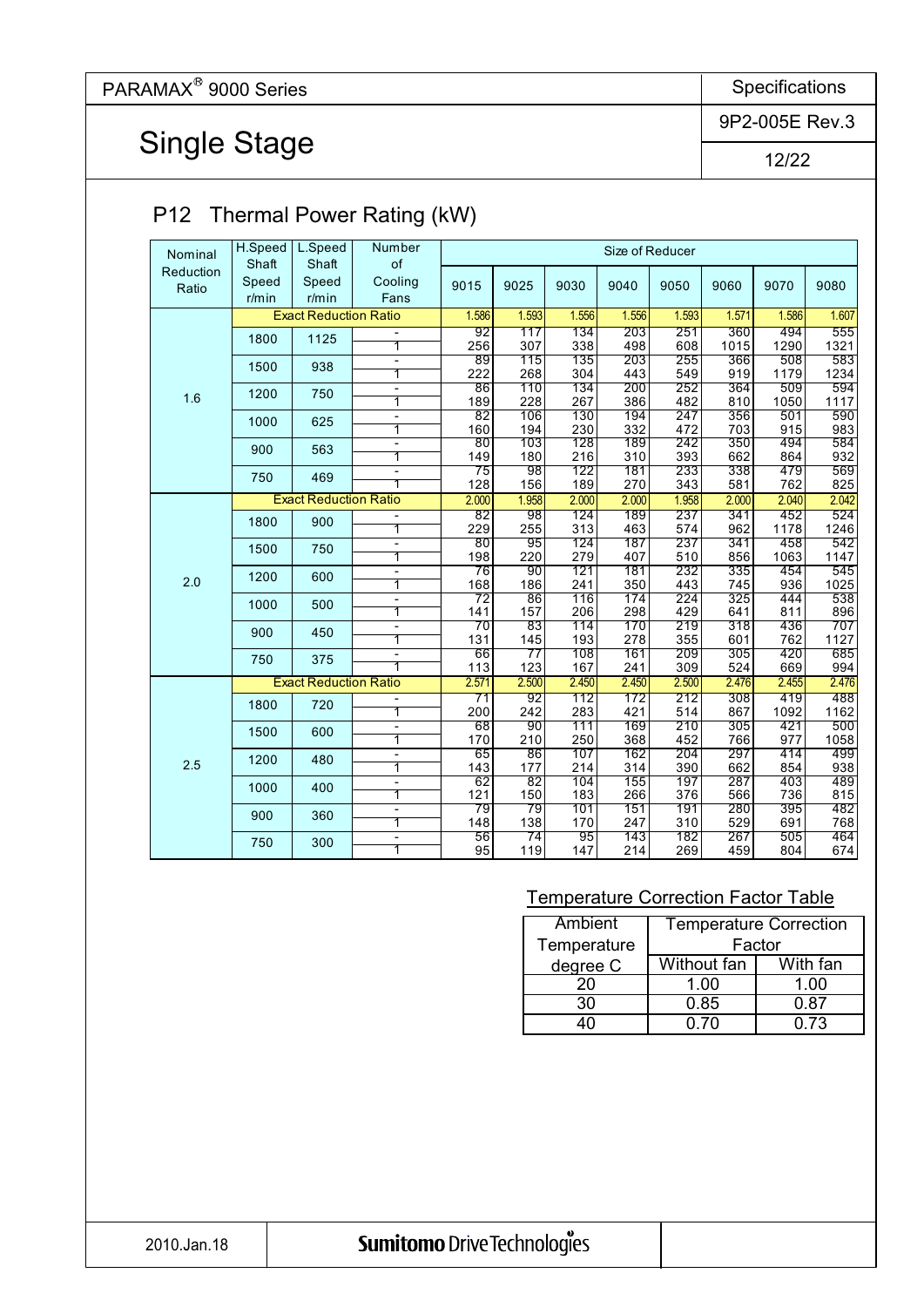## Single Stage

9P2-005E Rev.3

13/22

#### P12 Thermal Power Rating (kW)

| Nominal   | H.Speed  | L.Speed                      | Number         |       |                 |       | Size of Reducer |       |       |       |       |
|-----------|----------|------------------------------|----------------|-------|-----------------|-------|-----------------|-------|-------|-------|-------|
| Reduction | Shaft    | Shaft                        | of             |       |                 |       |                 |       |       |       |       |
| Ratio     | Speed    | Speed                        | Cooling        | 9015  | 9025            | 9030  | 9040            | 9050  | 9060  | 9070  | 9080  |
|           | $r/m$ in | $r/m$ in                     | Fans           |       |                 |       |                 |       |       |       |       |
|           |          | <b>Exact Reduction Ratio</b> |                | 3.222 | 3.190           | 3.150 | 3.211           | 3.100 | 3.100 | 3.200 | 3.190 |
|           | 1800     | 571                          |                | 63    | 95              | 109   | 163             | 209   | 297   | 392   | 488   |
|           |          |                              |                | 176   | 248             | 275   | 399             | 506   | 838   | 1022  | 1162  |
|           | 1500     | 476                          | -              | 60    | 91              | 107   | 159             | 206   | 293   | 390   | 494   |
|           |          |                              | 1              | 150   | 212             | 241   | 347             | 444   | 736   | 906   | 1047  |
|           | 1200     | 381                          | -              | 56    | 86              | 103   | 152             | 198   | 283   | 381   | 488   |
| 3.15      |          |                              | 1              | 124   | 177             | 205   | 293             | 379   | 630   | 786   | 918   |
|           | 1000     | 317                          | -              | 53    | $\overline{81}$ | 99    | 145             | 191   | 272   | 368   | 476   |
|           |          |                              | 1              | 104   | 149             | 175   | 248             | 364   | 537   | 673   | 793   |
|           | 900      | 286                          |                | 51    | 78              | 96    | 140             | 185   | 265   | 360   | 467   |
|           |          |                              | 1              | 96    | 137             | 163   | 230             | 300   | 500   | 630   | 745   |
|           | 750      | 238                          | -              | 47    | 73              | 90    | 132             | 176   | 251   | 344   | 449   |
|           |          |                              |                | 81    | 116             | 139   | 197             | 259   | 432   | 547   | 651   |
|           |          | <b>Exact Reduction Ratio</b> |                | 4.000 | 3.944           | 3.941 | 4.000           | 4.063 | 4.063 | 4.000 | 3.889 |
|           | 1800     | 450                          |                | 53    | 81              | 94    | 139             | 175   | 248   | 341   | 450   |
|           |          |                              | 1              | 149   | 212             | 237   | 340             | 423   | 700   | 891   | 1071  |
|           | 1500     | 375                          | Ξ.             | 50    | 78              | 92    | 135             | 170   | 243   | 338   | 448   |
|           |          |                              | 1              | 125   | 182             | 206   | 294             | 367   | 610   | 784   | 948   |
|           | 1200     | 300                          | -              | 47    | 73              | 87    | 128             | 163   | 233   | 326   | 437   |
| 4.0       |          |                              | 1              | 103   | 151             | 174   | 247             | 311   | 518   | 673   | 821   |
|           | 1000     | 250                          |                | 44    | 68              | 83    | 122             | 155   | 222   | 314   | 422   |
|           |          |                              | 1              | 85    | 125             | 147   | 208             | 295   | 438   | 574   | 702   |
|           | 900      | 225                          | $\overline{a}$ | 42    | 66              | 80    | 117             | 150   | 215   | 306   | 412   |
|           |          |                              |                | 79    | 116             | 136   | 192             | 243   | 407   | 535   | 657   |
|           | 750      | 188                          | -              | 39    | 61              | 75    | 110             | 141   | 203   | 290   | 392   |
|           |          |                              | 1              | 67    | 97              | 116   | 164             | 208   | 350   | 462   | 569   |

| Ambient     | <b>Temperature Correction</b> |          |  |  |  |  |
|-------------|-------------------------------|----------|--|--|--|--|
| Temperature | Factor                        |          |  |  |  |  |
| degree C    | Without fan                   | With fan |  |  |  |  |
| 20          | 1.00                          | 1.00     |  |  |  |  |
| 30          | 0.85                          | 0.87     |  |  |  |  |
|             | በ 7በ                          | 0 73     |  |  |  |  |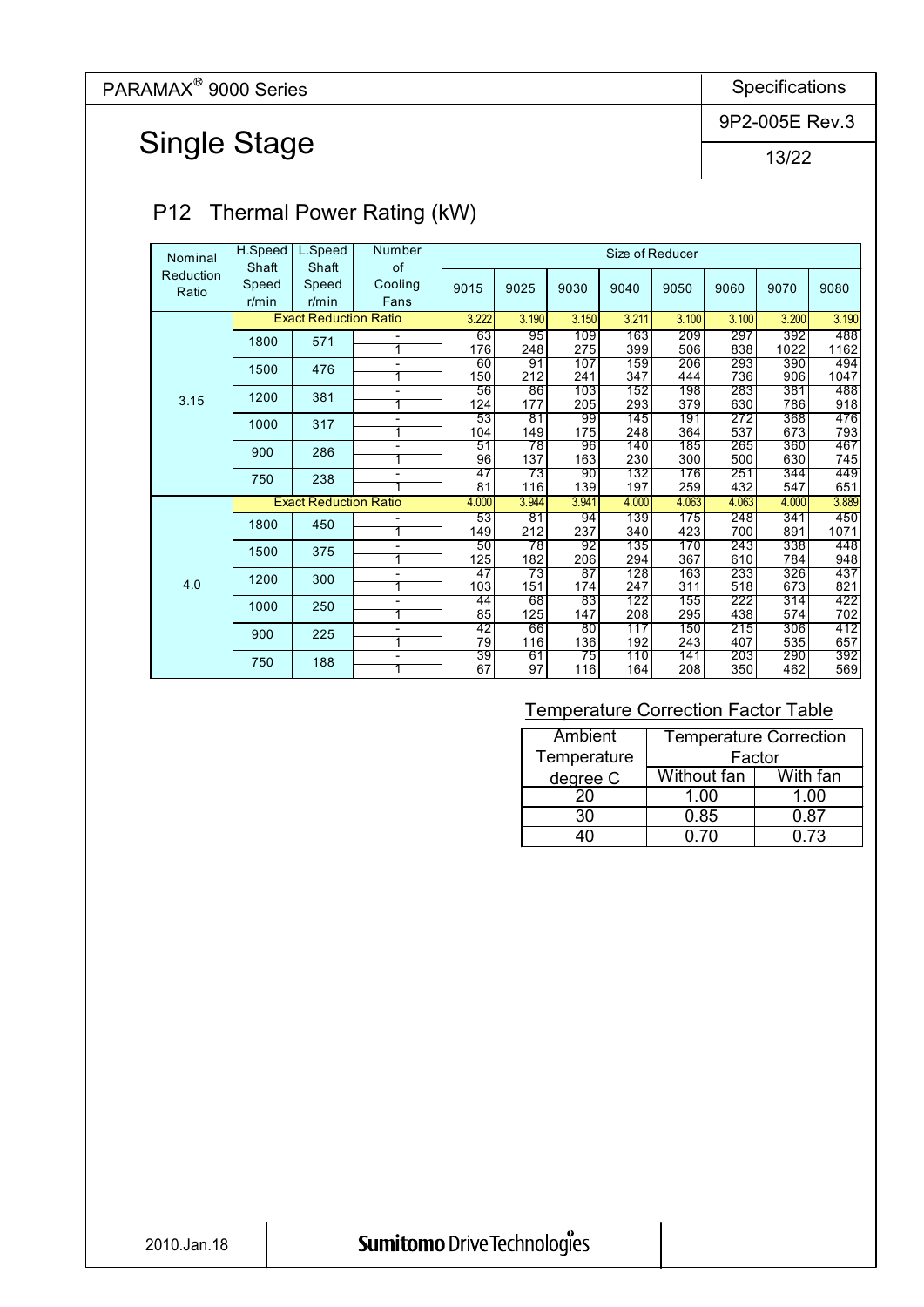Single Stage

9P2-005E Rev.3

14/22

| R12<br>Mechanical Power Rating (KW)                                                                                                 |            |  |  |  |  |  |  |  |  |  |  |  |
|-------------------------------------------------------------------------------------------------------------------------------------|------------|--|--|--|--|--|--|--|--|--|--|--|
| L.Speed<br>H.Speed<br>Size of Reducer<br>Nominal<br>Shaft<br>Shaft                                                                  |            |  |  |  |  |  |  |  |  |  |  |  |
| Reduction<br>Speed<br>Speed<br>9015<br>9025<br>9030<br>9040<br>9050<br>9060<br>9070<br>Ratio<br>$r/m$ in<br>$r/m$ in                | 9080       |  |  |  |  |  |  |  |  |  |  |  |
| <b>Exact Reduction Ratio</b><br>1.588<br>1.556<br>1.611<br>1.647<br>1.571<br>1.571<br>1.571                                         | 1.571      |  |  |  |  |  |  |  |  |  |  |  |
| $\overline{98}$<br>152<br>236<br>334<br>798<br>1800<br>1125<br>$\overline{74}$<br>568                                               | 1020       |  |  |  |  |  |  |  |  |  |  |  |
| 63<br>81<br>127<br>197<br>279<br>475<br>667<br>1500<br>938                                                                          | 857        |  |  |  |  |  |  |  |  |  |  |  |
| 1.6<br>50<br>65<br>158<br>224<br>381<br>535<br>750<br>102<br>1200                                                                   | 688        |  |  |  |  |  |  |  |  |  |  |  |
| 54<br>625<br>42<br>85<br>132<br>187<br>318<br>447<br>1000                                                                           | 575        |  |  |  |  |  |  |  |  |  |  |  |
| 563<br>38<br>49<br>119<br>287<br>900<br>76<br>168<br>403                                                                            | 518        |  |  |  |  |  |  |  |  |  |  |  |
| $\overline{31}$<br>141<br>337<br>469<br>41<br>64<br>99<br>240<br>750                                                                | 433        |  |  |  |  |  |  |  |  |  |  |  |
| <b>Exact Reduction Ratio</b><br>2.000<br>2.071<br>2.000<br>2.000<br>2.000<br>2.000<br>2.053                                         | 2.048      |  |  |  |  |  |  |  |  |  |  |  |
| 143<br>217<br>350<br>810<br>1800<br>900<br>57<br>76<br>544                                                                          | 1150       |  |  |  |  |  |  |  |  |  |  |  |
| 713<br>63<br>119<br>181<br>296<br>467<br>1500<br>750<br>48                                                                          | 1010       |  |  |  |  |  |  |  |  |  |  |  |
| 2.0<br>38<br>51<br>95<br>145<br>237<br>374<br>577<br>1200<br>600                                                                    | 868        |  |  |  |  |  |  |  |  |  |  |  |
| 500<br>$\overline{32}$<br>42<br>120<br>197<br>312<br>482<br>1000<br>80                                                              | 737        |  |  |  |  |  |  |  |  |  |  |  |
| 38<br>$\overline{72}$<br>435<br>450<br>29.1<br>108<br>177<br>280<br>900                                                             | 664        |  |  |  |  |  |  |  |  |  |  |  |
| $\overline{31}$<br>363<br>750<br>375<br>24.2<br>60<br>90<br>148<br>234                                                              | 555        |  |  |  |  |  |  |  |  |  |  |  |
| <b>Exact Reduction Ratio</b><br>2.545<br>2.545<br>2.538<br>2.615<br>2.462<br>2.538<br>2.571                                         | 2.471      |  |  |  |  |  |  |  |  |  |  |  |
| 713<br>1800<br>720<br>$\overline{45}$<br>$\overline{73}$<br>111<br>161<br>284<br>434                                                | 1000       |  |  |  |  |  |  |  |  |  |  |  |
| $\overline{37}$<br>93<br>236<br>1500<br>600<br>61<br>134<br>362<br>611                                                              | 864        |  |  |  |  |  |  |  |  |  |  |  |
| 2.5<br>485<br>30<br>49<br>74<br>107<br>189<br>1200<br>480<br>289                                                                    | 716        |  |  |  |  |  |  |  |  |  |  |  |
| 25<br>405<br>1000<br>400<br>40<br>62<br>89<br>157<br>241                                                                            | 608        |  |  |  |  |  |  |  |  |  |  |  |
| 22.5<br>55<br>365<br>36<br>217<br>900<br>360<br>80<br>142                                                                           | 547        |  |  |  |  |  |  |  |  |  |  |  |
| 300<br>18.8<br>30<br>305<br>750<br>46<br>67<br>118<br>181                                                                           | 456        |  |  |  |  |  |  |  |  |  |  |  |
| <b>Exact Reduction Ratio</b><br>3.091<br>3.091<br>3.273<br>3.167<br>3.083<br>3.000<br>3.250                                         | 3.231      |  |  |  |  |  |  |  |  |  |  |  |
| $\overline{38}$<br>225<br>322<br>512<br>59<br>89<br>122<br>1800<br>571<br>32<br>188<br>428<br>1500<br>476<br>49<br>102<br>269<br>74 | 732<br>612 |  |  |  |  |  |  |  |  |  |  |  |
| 3.15<br>343<br>25.7<br>39<br>1200<br>381<br>216<br>59<br>82<br>150                                                                  | 491        |  |  |  |  |  |  |  |  |  |  |  |
| 33<br>286<br>21.4<br>1000<br>317<br>49<br>68<br>125<br>180                                                                          | 410        |  |  |  |  |  |  |  |  |  |  |  |
| 29.7<br>258<br>900<br>286<br>19.3<br>44<br>112<br>162<br>61                                                                         | 369        |  |  |  |  |  |  |  |  |  |  |  |
| 215<br>238<br>16.1<br>24.8<br>37<br>51<br>94<br>750<br>136                                                                          | 308        |  |  |  |  |  |  |  |  |  |  |  |
| <b>Exact Reduction Ratio</b><br>4.000<br>4.000<br>4.111<br>4.000<br>4.000<br>3.909<br>3.909                                         | 4.000      |  |  |  |  |  |  |  |  |  |  |  |
| 28.3<br>42<br>169<br>373<br>450<br>67<br>$\overline{96}$<br>261<br>1800                                                             | 545        |  |  |  |  |  |  |  |  |  |  |  |
| 23.6<br>35<br>218<br>311<br>375<br>56<br>141<br>1500<br>80                                                                          | 455        |  |  |  |  |  |  |  |  |  |  |  |
| 4.0<br>300<br>18.9<br>28.6<br>175<br>250<br>1200<br>45<br>64<br>113                                                                 | 365        |  |  |  |  |  |  |  |  |  |  |  |
| 23.9<br>37<br>15.8<br>54<br>94<br>208<br>250<br>146<br>1000                                                                         | 305        |  |  |  |  |  |  |  |  |  |  |  |
| 14.2<br>21.5<br>188<br>225<br>33<br>48<br>84<br>131<br>900                                                                          | 275        |  |  |  |  |  |  |  |  |  |  |  |
| 11.9<br>17.9<br>28.2<br>70<br>157<br>188<br>109<br>750<br>40                                                                        | 229        |  |  |  |  |  |  |  |  |  |  |  |

#### R12 Mechanical Power Rating (kW)

Notes

1. When the high speed shaft speed is not shown in the table, find it by the interpolation method.

2. When the high speed shaft speed(N) is lower than 750r/min, find the mechanical power rating  $(P_N)$ 

according to the following formula.

$$
P_N = P_{750} \times \frac{N}{750}
$$

3. Consult us when the high speed shaft speed is over 1800r/min.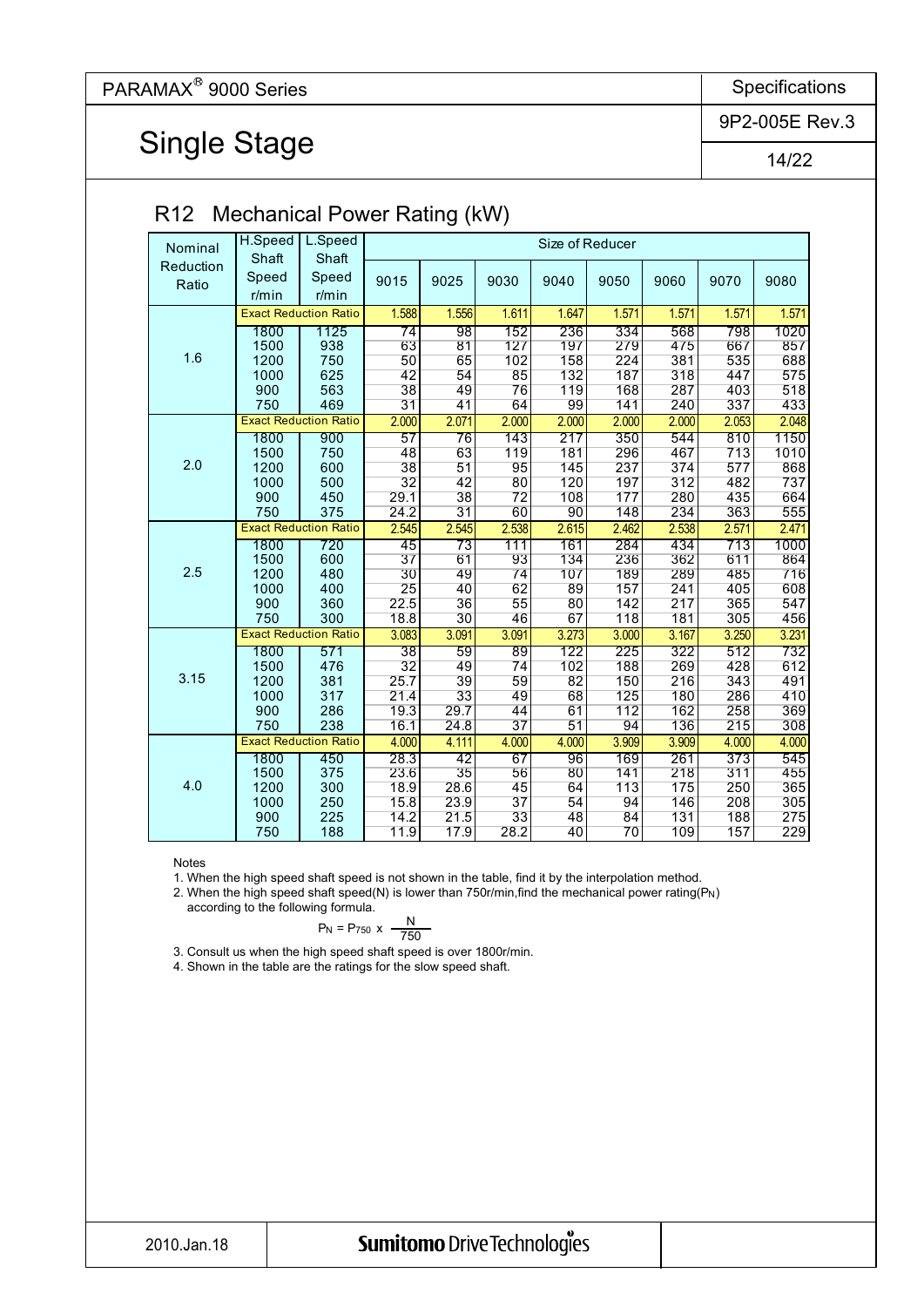## Single Stage

9P2-005E Rev.3

15/22

### R12 Thermal Power Rating (kW)

| Nominal   | H.Speed     | L.Speed                      | Number                   |           |           |            | Size of Reducer |            |            |             |             |
|-----------|-------------|------------------------------|--------------------------|-----------|-----------|------------|-----------------|------------|------------|-------------|-------------|
| Reduction | Shaft       | Shaft                        | of                       |           |           |            |                 |            |            |             |             |
| Ratio     | Speed       | Speed                        | Cooling                  | 9015      | 9025      | 9030       | 9040            | 9050       | 9060       | 9070        | 9080        |
|           | $r/m$ in    | r/min                        | Fans                     |           |           |            |                 |            |            |             |             |
|           |             | <b>Exact Reduction Ratio</b> |                          | 1.586     | 1.556     | 1.611      | 1.647           | 1.571      | 1.571      | 1.571       | 1.571       |
|           | 1800        | 1125                         |                          | 72        | 92        | 111        | 160             | 199        | 278        | 403         | 488         |
|           |             |                              | 1                        | 177       | 246       | 299        | 476             | 583        | 858        | 1087        | 1716        |
|           | 1500        | 938                          | $\overline{a}$<br>1      | 71        | 92<br>218 | 113        | 163             | 204        | 289        | 416         | 504         |
|           |             |                              | Ξ                        | 156<br>69 | 89        | 269<br>111 | 431<br>161      | 533<br>205 | 794<br>292 | 1000<br>419 | 1579<br>508 |
| 1.6       | 1200        | 750                          | 1                        | 135       | 188       | 236        | 379             | 474        | 712        | 895         | 1412        |
|           | 1000        |                              | $\blacksquare$           | 67        | 86        | 109        | 158             | 201        | 288        | 414         | 494         |
|           |             | 625                          | 1                        | 115       | 161       | 204        | 328             | 413        | 624        | 782         | 1217        |
|           | 900         | 563                          | $\overline{\phantom{0}}$ | 65        | 84        | 106        | 155             | 198        | 285        | 409         | 495         |
|           |             |                              | $\overline{\mathbf{1}}$  | 107       | 150       | 191        | 308             | 389        | 590        | 739         | 1168        |
|           | 750         | 469                          | $\blacksquare$<br>1      | 62<br>93  | 80<br>130 | 102<br>167 | 149<br>269      | 191<br>342 | 276<br>520 | 396<br>653  | 480<br>1031 |
|           |             | <b>Exact Reduction Ratio</b> |                          | 2.000     | 2.071     | 2.000      | 2.000           | 2.000      | 2.000      | 2.053       | 2.048       |
|           |             |                              | $\overline{\phantom{a}}$ | 66        | 77        | 104        | 150             | 188        | 265        | 368         | 457         |
| 1800      |             | 900                          | $\overline{1}$           | 162       | 205       | 278        | 444             | 551        | 817        | 994         | 1607        |
|           | 1500<br>750 |                              | $\overline{\phantom{0}}$ | 65        | 76        | 103        | 150             | 190        | 270        | 376         | 466         |
|           |             |                              | 1                        | 142       | 180       | 247        | 396             | 496        | 742        | 902         | 1461        |
|           | 1200        | 600                          | $\blacksquare$           | 62        | 73        | 101        | 147             | 188        | 268        | 374         | 465         |
| 2.0       |             |                              | 1                        | 121       | 153       | 213        | 344             | 435        | 655        | 798         | 1293        |
|           | 1000        | 500                          | 1                        | 59        | 69        | 97         | 142             | 183        | 263<br>569 | 367<br>693  | 456<br>1124 |
|           |             |                              | $\blacksquare$           | 102<br>58 | 130<br>67 | 183<br>95  | 295<br>139      | 376<br>180 | 258        | 361         | 449         |
|           | 900         | 450                          | 1                        | 95        | 120       | 171        | 276             | 353        | 535        | 652         | 1059        |
|           |             |                              | Ξ                        | 54        | 64        | 90         | 133             | 172        | 249        | 348         | 434         |
|           | 750         | 375                          | $\overline{\mathbf{1}}$  | 82        | 103       | 148        | 240             | 308        | 469        | 573         | 931         |
|           |             | <b>Exact Reduction Ratio</b> |                          | 2.545     | 2.545     | 2.538      | 2.615           | 2.462      | 2.538      | 2.571       | 2.471       |
|           | 1800        | 720                          |                          | 55        | 74        | 93         | 136             | 168        | 239        | 341         | 424         |
|           |             |                              | $\overline{\mathbf{1}}$  | 136       | 198       | 250        | 403             | 493        | 738        | 921         | 1492        |
|           | 1500        | 600                          | $\blacksquare$           | 54        | 73        | 93         | 135             | 169        | 241        | 345         | 429         |
|           |             |                              | 1<br>$\blacksquare$      | 119<br>52 | 173<br>70 | 221<br>90  | 357<br>131      | 440<br>165 | 664<br>238 | 830<br>341  | 1344<br>425 |
| 2.5       | 1200        | 480                          | 1                        | 101       | 148       | 190        | 308             | 383        | 582        | 728         | 1180        |
|           |             |                              | L.                       | 50        | 67        | 86         | 127             | 160        | 232        | 333         | 414         |
|           | 1000        | 400                          | 1                        | 86        | 125       | 162        | 264             | 329        | 502        | 630         | 1021        |
|           | 900         | 360                          | $\overline{\phantom{a}}$ | 48        | 65        | 84         | 124             | 157        | 227        | 327         | 407         |
|           |             |                              | 1                        | 80        | 116       | 151        | 246             | 308        | 471        | 591         | 959         |
|           | 750         | 300                          | $\overline{\phantom{a}}$ | 45        | 61        | 80         | 118             | 150        | 218        | 314         | 391         |
|           |             |                              | 1                        | 68        | 100       | 130        | 213             | 268        | 411        | 517         | 840         |

| <b>Ambient</b> | <b>Temperature Correction</b> |          |  |  |  |  |
|----------------|-------------------------------|----------|--|--|--|--|
| Temperature    | Factor                        |          |  |  |  |  |
| degree C       | Without fan                   | With fan |  |  |  |  |
| 20             | 1.00                          | 1.00     |  |  |  |  |
| 30             | 0.85                          | 0 87     |  |  |  |  |
|                | በ 7በ                          | 0 73     |  |  |  |  |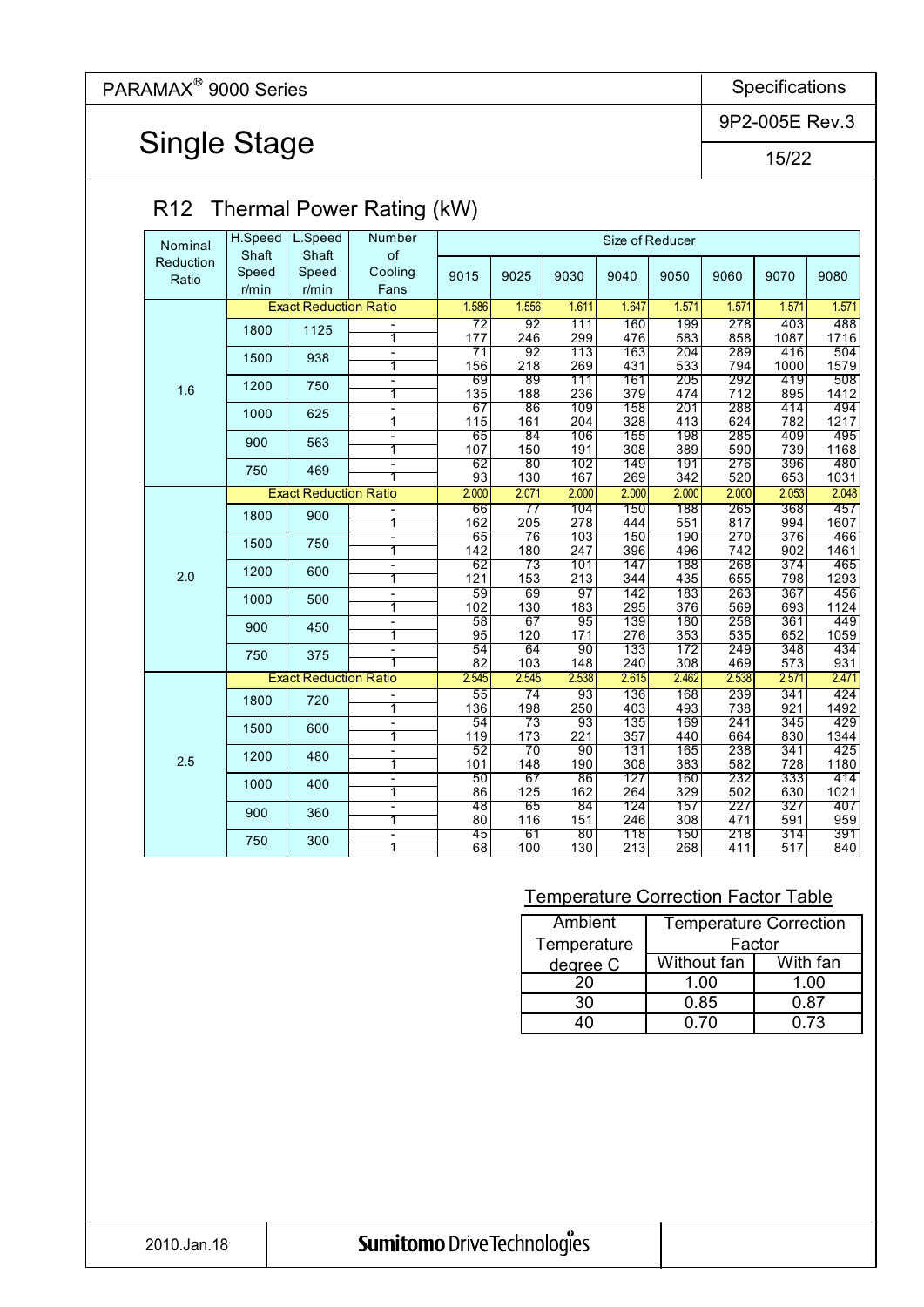Single Stage

9P2-005E Rev.3

16/22

### R12 Thermal Power Rating (kW)

| Nominal   | H.Speed  | L.Speed                      | Number  |                 |           |           | Size of Reducer |            |            |            |             |
|-----------|----------|------------------------------|---------|-----------------|-----------|-----------|-----------------|------------|------------|------------|-------------|
| Reduction | Shaft    | Shaft                        | of      |                 |           |           |                 |            |            |            |             |
| Ratio     | Speed    | Speed                        | Cooling | 9015            | 9025      | 9030      | 9040            | 9050       | 9060       | 9070       | 9080        |
|           | $r/m$ in | $r/m$ in                     | Fans    |                 |           |           |                 |            |            |            |             |
|           |          | <b>Exact Reduction Ratio</b> |         | 3.083           | 3.091     | 3.091     | 3.273           | 3.000      | 3.167      | 3.250      | 3.231       |
|           | 1800     | 571                          |         | 50              | 74        | 91        | 129             | 231        | 231        | 319        | 422         |
|           |          |                              | 1       | 122             | 198       | 244       | 383             | 676        | 713        | 862        | 1484        |
|           | 1500     | 476                          |         | 48              | 72        | 90        | 127             | 231        | 231        | 320        | 423         |
| 3.15      |          |                              | 1       | 106             | 172       | 214       | 336             | 604        | 637        | 769        | 1325        |
|           | 1200     | 381                          | Ξ.      | 46              | 69        | 86        | 123             | 227        | 227        | 314        | 415         |
|           |          |                              | 1       | 89              | 146       | 182       | 288             | 525        | 554        | 669        | 1154        |
|           | 1000     | 317                          | -       | 43              | 66        | 83        | 118             | 220        | 220        | 304        | 403         |
|           |          |                              | 1       | 75              | 123       | 155       | 245             | 451        | 476        | 575        | 993         |
|           | 900      | 286                          | -       | 42              | 64        | 80        | 115             | 215        | 215        | 298        | 395         |
|           |          |                              | 1       | 69              | 114       | 144       | 228             | 423        | 446        | 539        | 931         |
|           | 750      | 238                          |         | 39              | 60<br>97  | 76<br>123 | 109<br>197      | 206<br>367 | 206<br>387 | 285        | 378<br>811  |
|           |          |                              |         | 59              |           |           |                 |            |            | 469        |             |
|           |          | <b>Exact Reduction Ratio</b> |         | 4.000           | 4.111     | 4.000     | 4.000           | 3.909      | 3.909      | 4.000      | 4.000       |
|           | 1800     | 450                          |         | 41              | 64        | 78        | 108             | 193        | 193        | 279        | 375         |
|           |          |                              | 1       | 102             | 170       | 210       | 322             | 565        | 596        | 752        | 1322        |
|           | 1500     | 375                          | -       | 40              | 62        | 76        | 108             | 192        | 192        | 277        | 374         |
|           |          |                              | 1       | 88              | 147       | 182       | 285             | 500        | 527        | 666        | 1171        |
| 4.0       | 1200     | 300                          | -<br>1  | $\overline{38}$ | 59        | 73<br>155 | 103<br>243      | 186<br>431 | 186<br>455 | 269<br>574 | 364<br>1012 |
|           |          |                              |         | 74<br>47        | 124<br>74 | 93        | 132             | 240        | 240        | 346        | 469         |
|           | 1000     | 250                          | -<br>1  | 82              | 138       | 174       | 274             | 491        | 518        | 654        | 1156        |
|           |          |                              | ۰       | 46              | 72        | 90        | 128             | 233        | 233        | 338        | 460         |
|           | 900      | 225                          | 1       | 75              | 128       | 161       | 254             | 458        | 483        | 611        | 1085        |
|           |          |                              | ۰       | 42              | 67        | 84        | 120             | 222        | 222        | 321        | 437         |
|           | 750      | 188                          | 1       | 64              | 109       | 137       | 218             | 396        | 418        | 529        | 937         |

| Ambient     | <b>Temperature Correction</b> |          |  |  |  |  |
|-------------|-------------------------------|----------|--|--|--|--|
| Temperature | Factor                        |          |  |  |  |  |
| degree C    | Without fan                   | With fan |  |  |  |  |
| 20          | 1.00                          | 1.00     |  |  |  |  |
| 30          | 0.85                          | 0 87     |  |  |  |  |
|             | ი ⁊ი                          | 0.73     |  |  |  |  |

|  |  | Sumitomo Drive Technologies |
|--|--|-----------------------------|
|  |  |                             |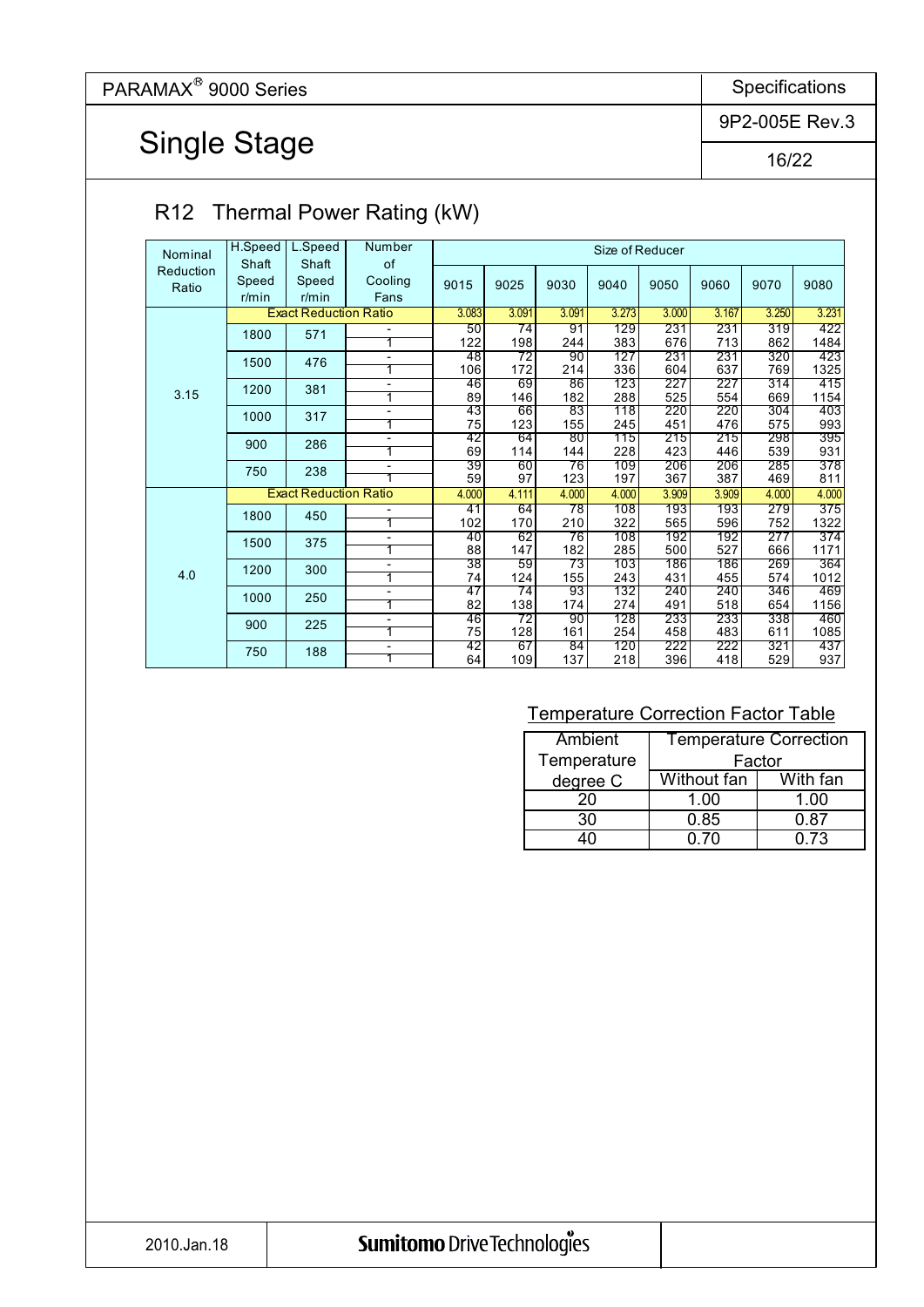

| Size | А   | в   | C   | D     | E   | E1  | F   | G     | н  | J  | Κ   |     | O   | P   | ◡   | N   |
|------|-----|-----|-----|-------|-----|-----|-----|-------|----|----|-----|-----|-----|-----|-----|-----|
| 9015 | 295 | 160 | 115 | 90    | 135 | 270 | 299 | 70    | 22 | 15 | 95  | 440 | 170 | 205 | 300 | 101 |
| 9025 | 346 | 175 | 135 | 95    | 155 | 310 | 339 | 80    | 25 | 19 | 110 | 505 | 195 | 235 | 345 | 113 |
| 9030 | 406 | 200 | 155 | 110   | 160 | 320 | 349 | 90    | 28 | 24 | 120 | 590 | 215 | 265 | 410 | 120 |
| 9040 | 467 | 235 | 180 | 120   | 200 | 400 | 431 | 115   | 30 | 28 | 150 | 685 | 255 | 315 | 455 | 128 |
| 9050 | 537 | 255 | 210 | 138.5 | 210 | 420 | 451 | 116.5 | 32 | 28 | 150 | 775 | 285 | 345 | 542 | 136 |

|      | <b>High Speed Shaft</b> |     |     |                  |          |                |     | Slow Speed Shaft |                |     |     |     |       |          |                |     |    |     |
|------|-------------------------|-----|-----|------------------|----------|----------------|-----|------------------|----------------|-----|-----|-----|-------|----------|----------------|-----|----|-----|
| Size | Q                       | QR  | R   | S                | W2/Depth |                | Key |                  |                | TU1 | Т1  | U1  | V1    | W1/Depth |                | Key |    |     |
|      |                         |     |     |                  |          | X <sub>2</sub> | Υ2  | 72               | L <sub>2</sub> |     |     |     |       |          | X <sub>1</sub> | Y1  | Z1 | L1  |
| 9015 | 135                     | 215 | 80  | 35k6             | M12/28   | 10             | 5   | 8                | 70             | 245 | 135 | 110 | 58m6  | M20/42   | 18             |     | 11 | 95  |
| 9025 | 145                     | 255 | 110 | 45k6             | M16/36   | 14             | 5.5 | 9                | 95             | 285 | 145 | 140 | 70m6  | M20/42   | 20             | 7.5 | 12 | 125 |
| 9030 | 160                     | 270 | 10  | 50 <sub>k6</sub> | M16/36   | 14             | 5.5 | 9                | 95             | 330 | 160 | 170 | 80m6  | M20/42   | 22             | 9   | 14 | 150 |
| 9040 | 179                     | 319 | 140 | 60m6             | M20/42   | 18             |     |                  | 125            | 349 | 179 | 170 | 95m6  | M24/50   | 25             | 9   | 14 | 150 |
| 9050 | 201                     | 341 | 40  | 70m6             | M20/42   | 20             | 7.5 | 12               | 125            | 411 | 201 | 210 | 110m6 | M24/50   | 28             | 10  | 16 | 190 |

| Size |     | Cooling Fan |     |    | RC   | <b>Mass</b> | Oil Qty. |
|------|-----|-------------|-----|----|------|-------------|----------|
|      | FA  | FB          | FC  | FD |      | kg          |          |
| 9015 | 208 | 160         | 50  | 30 | 3/4" | 100         | 4        |
| 9025 | 235 | 160         | 80  | 52 | 3/4" | 140         | 6        |
| 9030 | 278 | 200         | 80  | 52 | 3/4" | 190         | 8        |
| 9040 | 314 | 200         | 105 | 65 | 1"   | 280         | 12       |
| 9050 | 356 | 200         | 105 | 65 | 1"   | 400         | 16       |

Unit : mm

2010.Jan.18

(RC)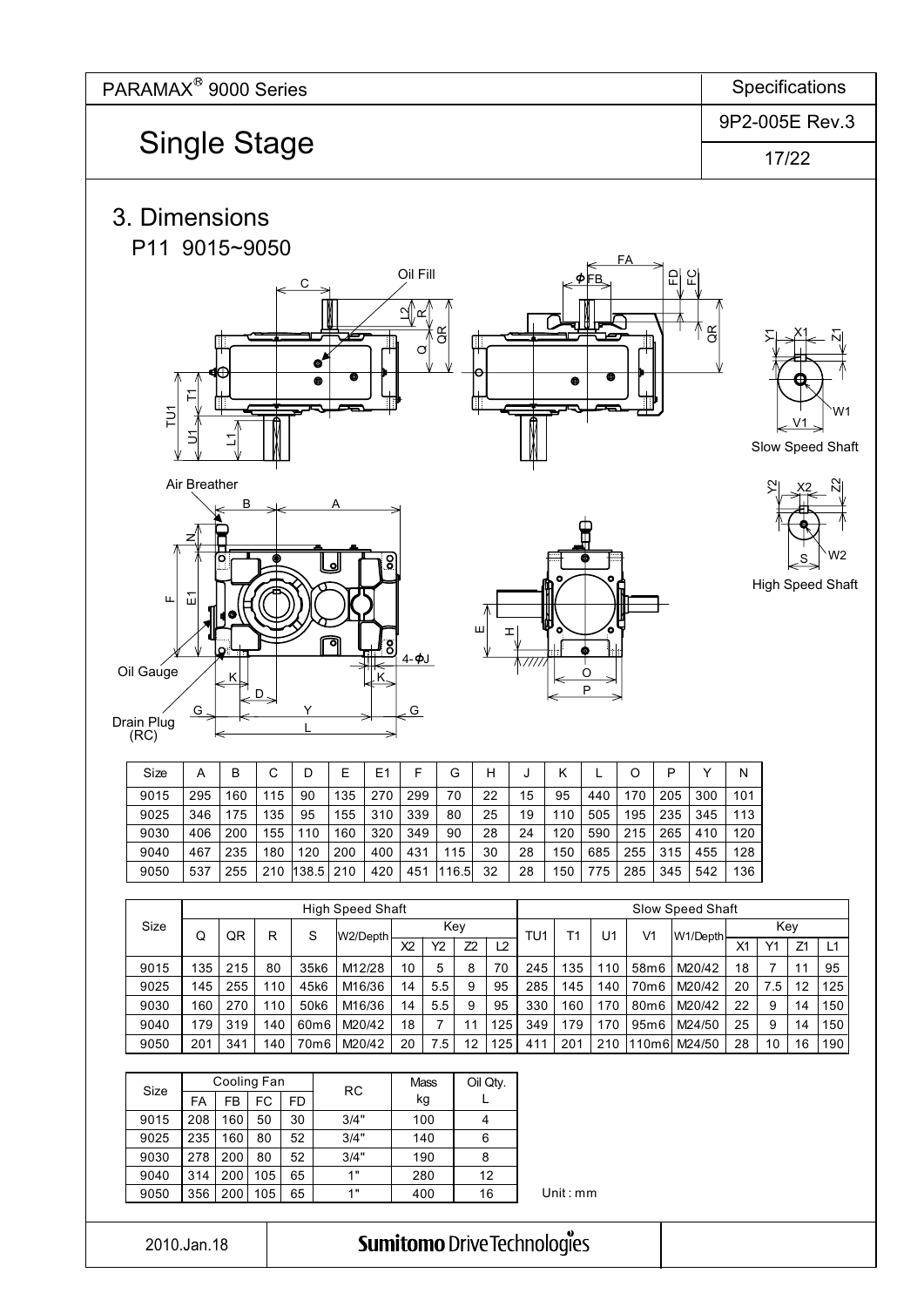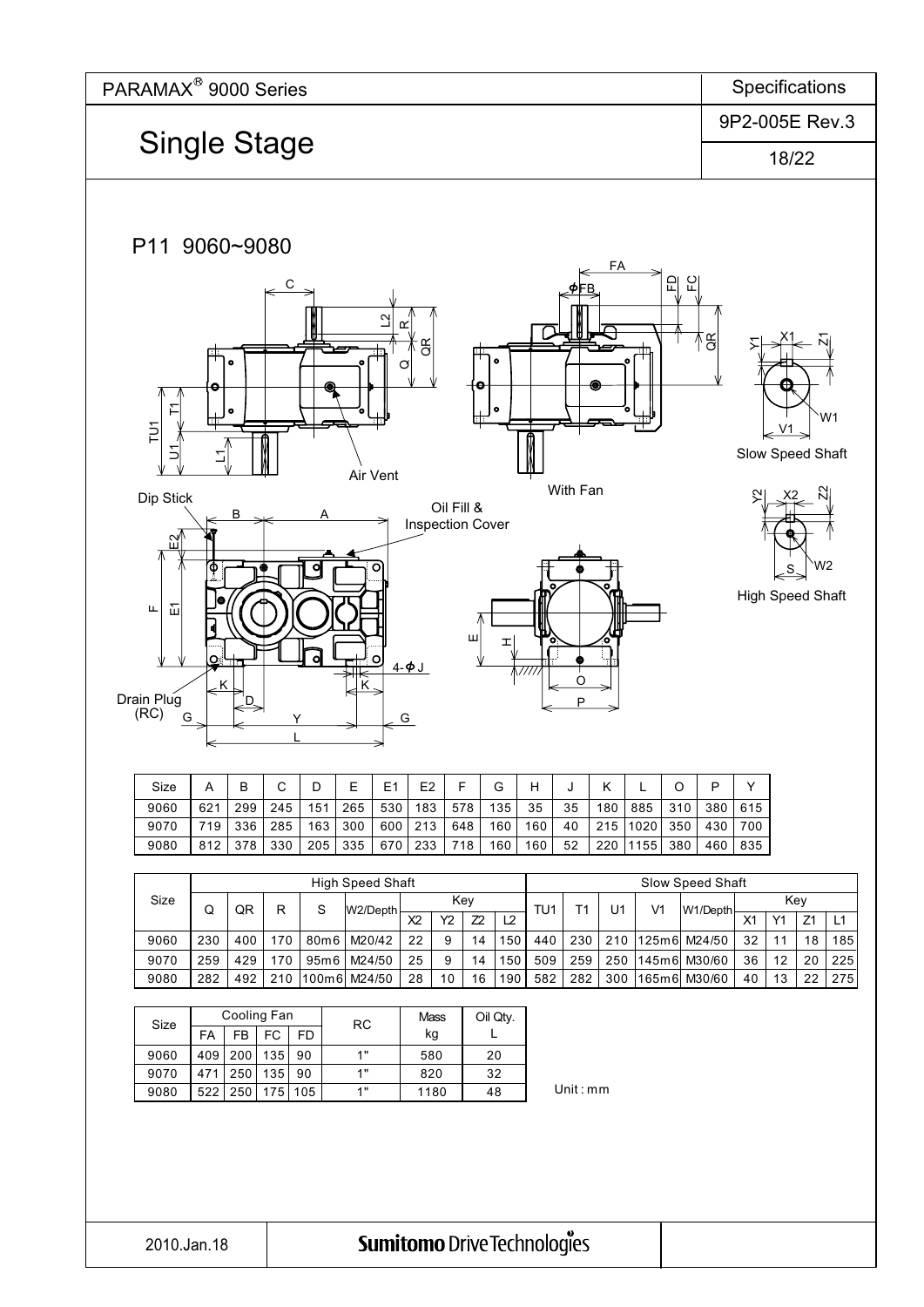

2010.Jan.18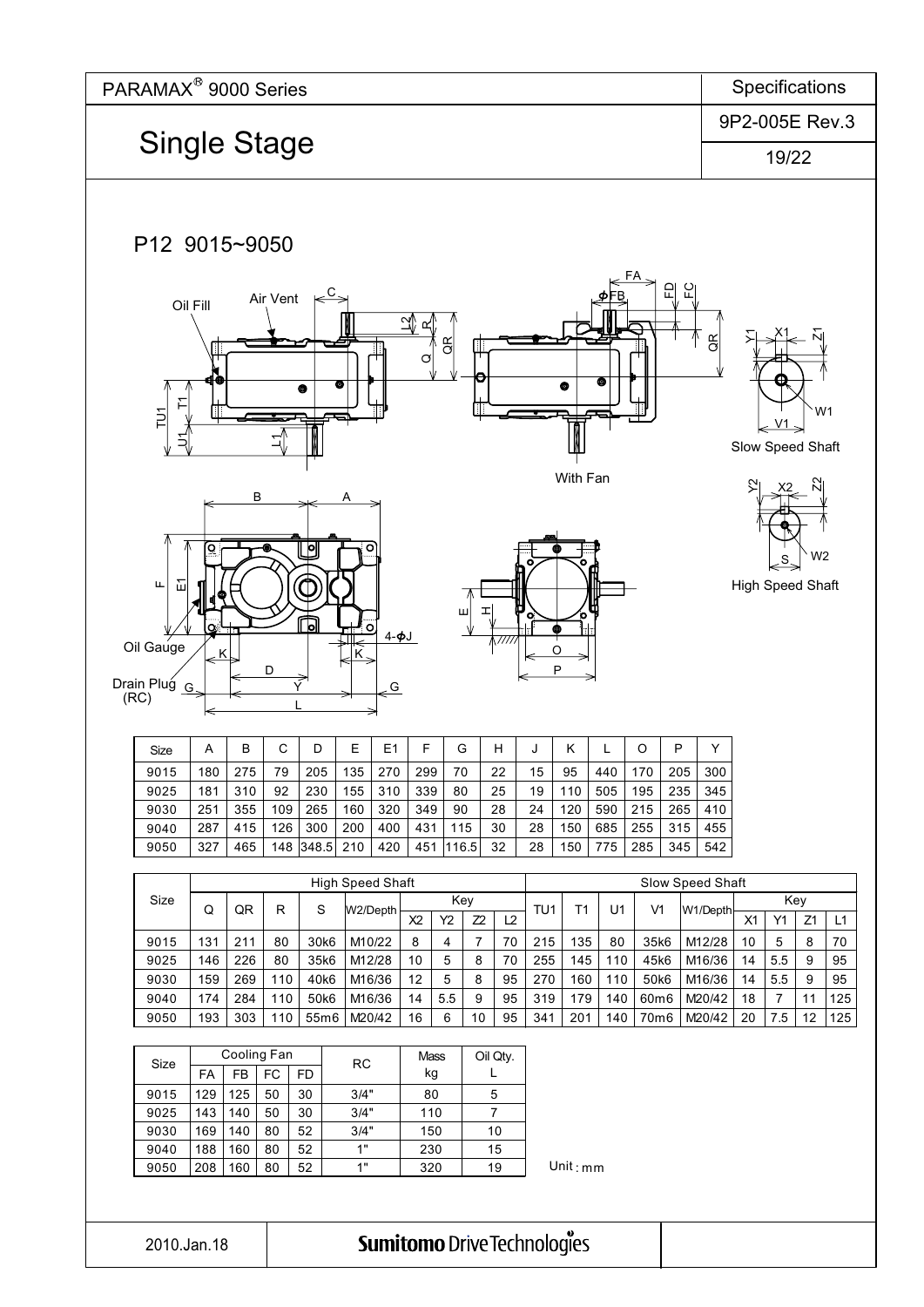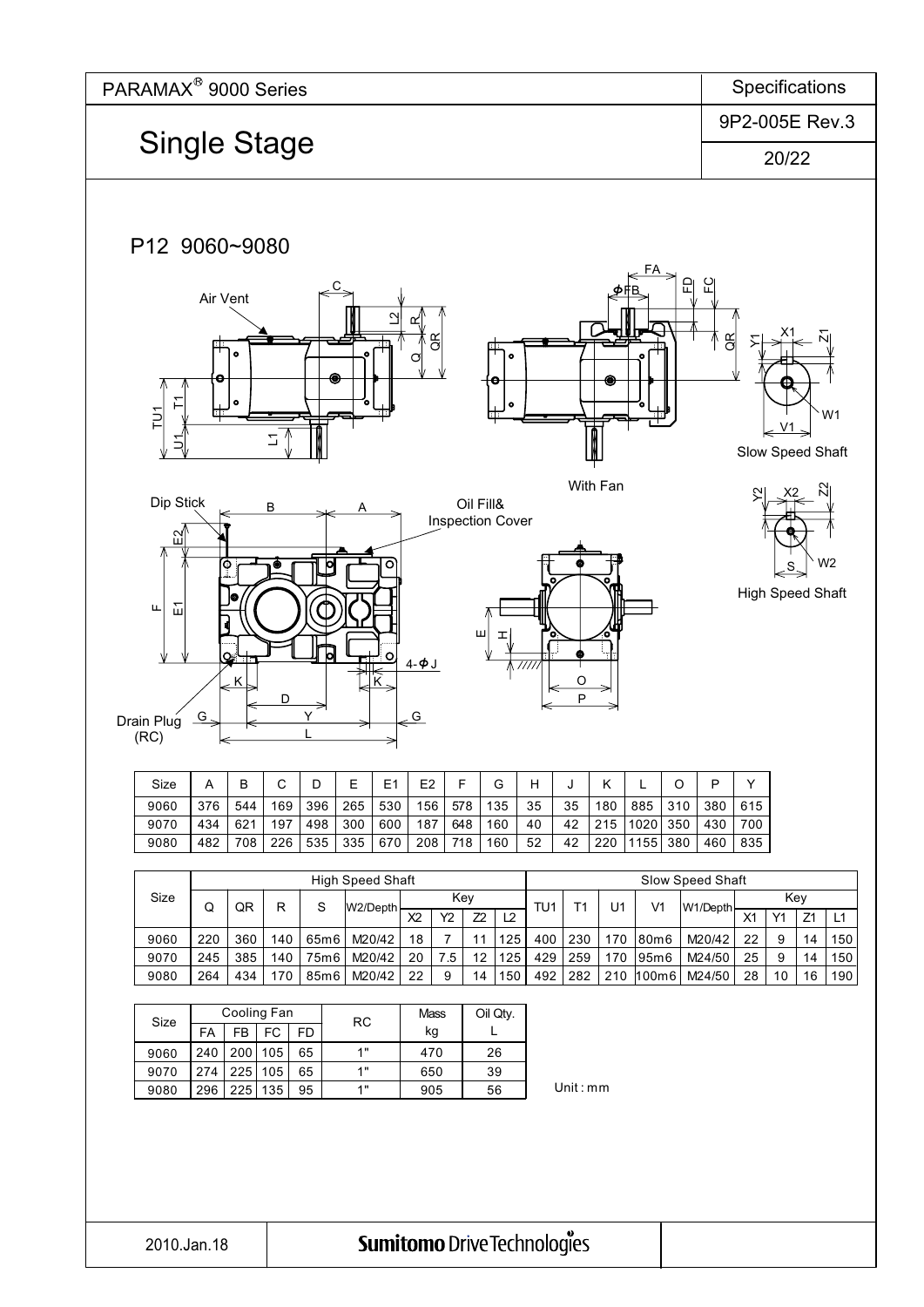

Unit : mm

2010.Jan.18

9050

**Sumitomo Drive Technologies** 

190 | 160 | 80 | 52 | 1" | 340 | 19